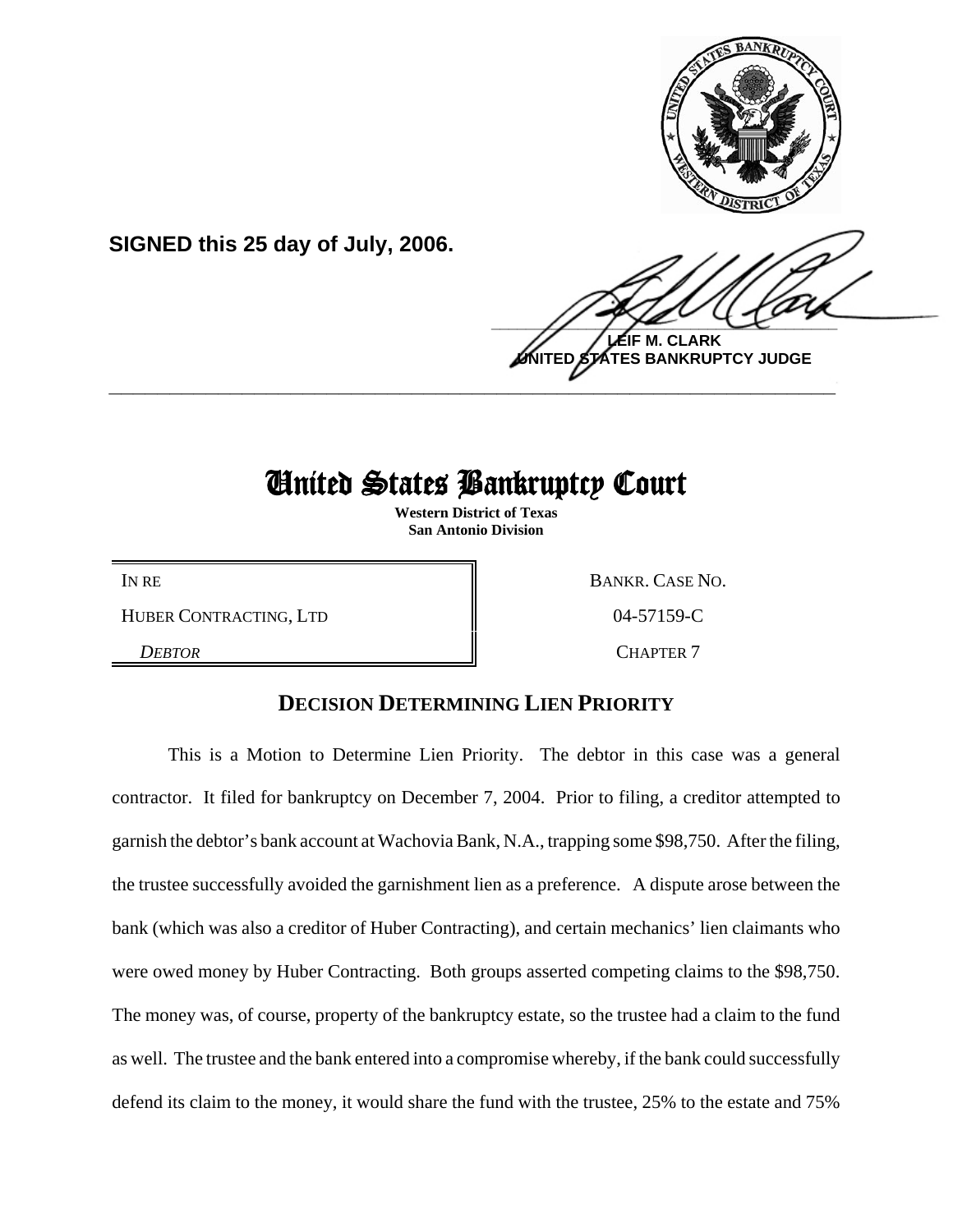to the bank. The bank then filed a motion to determine lien priority with respect to the money, naming all other potential claimants to the fund. Both the owner of a property for which Huber had been the general contractor and various lien claimants whose liens arose from work done on the owner's property filed responses to the bank's motion. The matter was submitted to the court on agreed facts. For the reasons detailed below, the court holds that the bank has the superior claim to the \$98,750 on deposit with Wachovia Bank N.A.

## **I. BACKGROUND FACTS**

Huber Contracting, Ltd., the debtor, was a general contractor. Huber was hired by Mardi Gras Parade Café, LLC to construct a hotel. Among others, the debtor hired Argosy Floor Covering, Opening Specialties & Supply, Samuels Glass Company, and R.W. Jones (the "Lien Claimants") as sub-contractors on the project. The Lien Claimants were not paid for their work by Huber, and ultimately perfected mechanic's liens on the owner's property in accordance with the provisions of Chapter 53 of the Texas Property Code.

Well prior to these events, Huber had signed a promissory note and security agreement in favor of Wachovia Bank, N.A., formerly known as SouthTrust Bank, to obtain a \$500,000 working capital loan, extending and renewing prior notes, all of which had been (and still were) secured by all of the debtor's assets. The bank perfected its lien, properly amending its UCC-1 financing statements after each loan renewal.

On November 4, 2004 (after the most recent renewal of its note and security agreement with the bank), the debtor submitted a draw request for \$399,010.42 to Mardi Gras. The request was approved by Mardi Gras and, on November  $11<sup>th</sup>$  or  $12<sup>th</sup>$ , the debtor drew out the funds from the construction loan, and deposited the funds into its account at the Bank. Days later, on November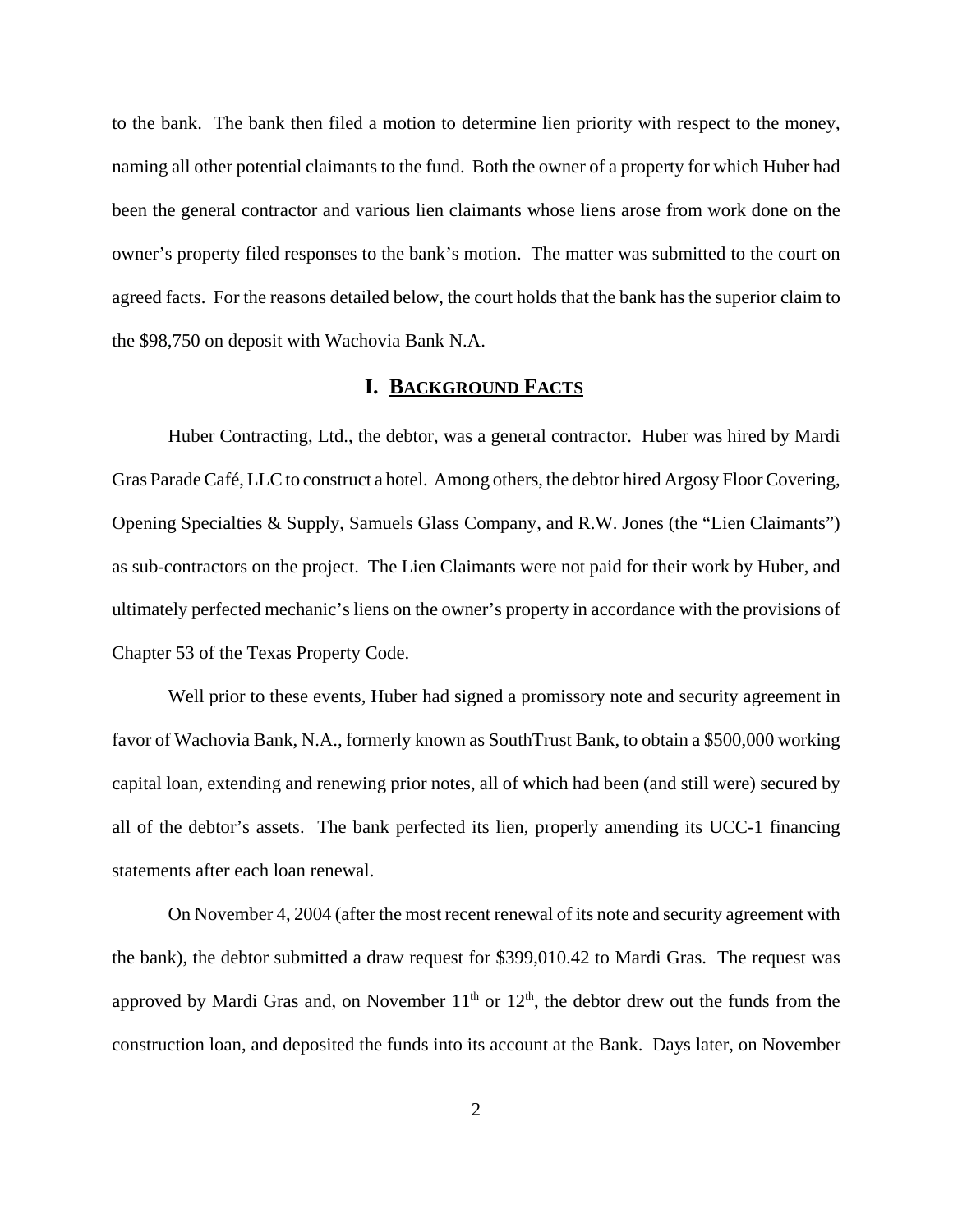15, 2004, the Bank was served with a writ of garnishment by one of the debtor's creditors. The bank then froze debtor's deposit account, honoring the writ.

Huber filed for bankruptcy relief, the trustee set aside the garnishment lien, the bank and the trustee made their settlement, and the bank and the lien claimants submitted their competing claims to this court for disposition.

## **II. ISSUE**

The essential issue to resolve here is a simple one to state: as between the bank and the lien claimants, whose rights are paramount with regard to the \$98,750? The resolution of that issue is not at all simple, however, requiring the court to reconcile two different legislative schemes, one set out in the Texas Property Code and the other in the Texas version of the Uniform Commercial Code. The bank claims that its Article 9 perfected security interest in the debtor's deposit accounts trumps any competing claim by the Lien Claimants. The Lien Claimants retort that they have a priority over all other creditors, including the Bank (regardless of its security interest), by virtue of provisions in Chapter 53 of the Texas Property Code.

The bank starts its argument with Revised Article 9 of the Uniform Commercial Code as enacted in Texas in 2001 which permits a secured party to obtain a security interest in deposit accounts. Section 9.327 lays out a priority scheme with respect to security interests in deposit accounts. The bank says that this statute is the sole source of law for resolving competing priority claims in deposit accounts and that, under that section, the bank comes first. *See* TEX.BUS. & COMM. CODE ANN., § 9.327 (West pamphl. ed. 2005).

The lien claimants counter that section 53.121 of the Texas Property Code entitles them to priority in the very same account, notwithstanding the bank's lien and notwithstanding section 9.327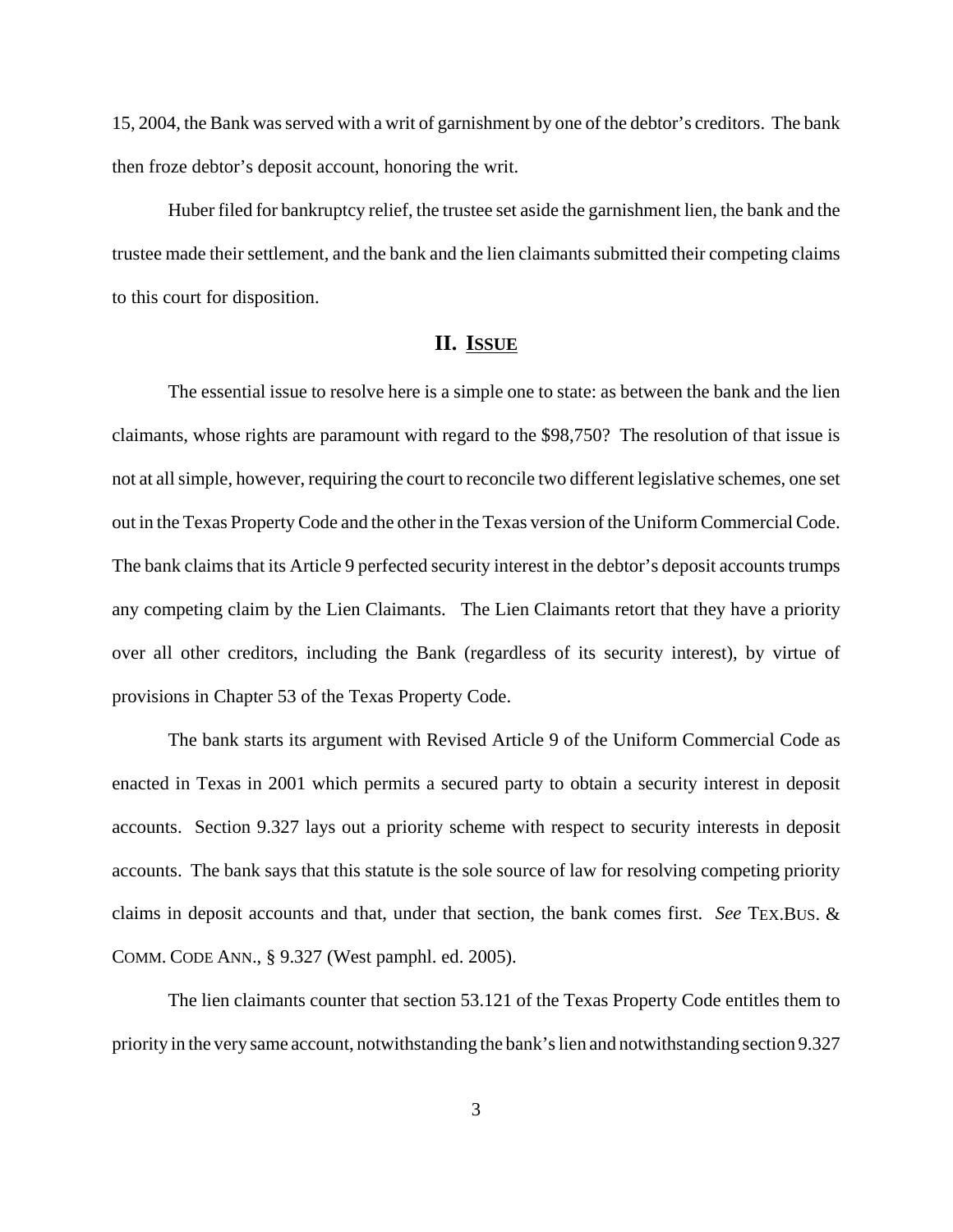of the Uniform Commercial Code. *See* TEX. PROP.CODE, § 53.121 (West pamphl. ed. 2005). They rely in part on the Fifth Circuit's ruling in *Matter of Waterpoint Intern., L.C.*, 330 F.3d 339, 342-45 (5th Cir. 2003), which noted in *dicta* that lien claimants enjoy a preference over all other creditors of the original contractor, provided the lien claimants have properly perfected their mechanics' and materialmen's liens in accord with chapter 53. The lien claimants in *Waterpoint* had failed to do so (which is why they lost). The Lien Claimants in this case, however, *did* properly perfect their liens. They note that the lien claimants in *Waterpoint* would have prevailed if only they had been properly perfected, and the Lien Claimants should therefore prevail in this case.

To resolve the issue presented, the court must reconcile these two statutes. In a nutshell, does section 9.327 of Revised Article 9, enacted by the Texas Legislature in 2001, trump the ancient and extraordinary protection accorded mechanics' and materialmen's lien claimants by the Texas Legislature as far back as 1869 and now codified in Chapter 53 of the Texas Property Code?

## **III. ANALYSIS**

#### *An Overview*

Section 9.327 of the Uniform Commercial Code ostensibly governs priorities of security interests in deposit accounts. It states, in relevant part, as follows:

The following rules govern priority among conflicting security interests in the same deposit account:

. . .

(3) Except as otherwise provided in Subdivision (4), a security interest held by the bank with which the deposit account is maintained *has priority over a conflicting security interest held by another secured party*;

(4) A security interest perfected by control under Section  $9.104(a)(3)$  has priority over a security interest held by the bank with which the deposit account is maintained.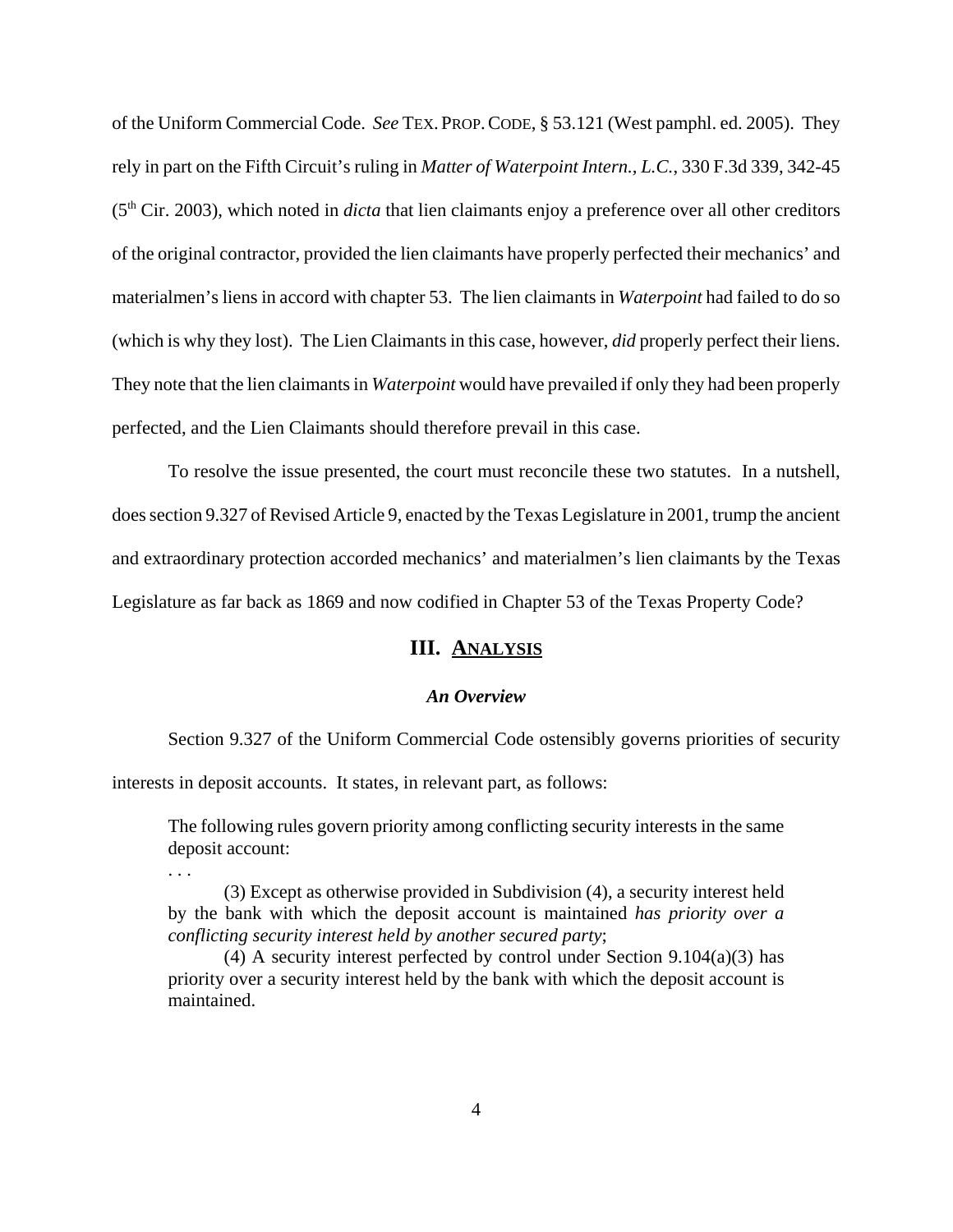TEX. BUS. & COMM. CODE, § 9.327 (West pamphl. ed. 2005) (emphasis added).<sup>1</sup> The bank in this case is "the bank with which the deposit account is maintained" and so, according to this statutory provision, has priority "over *a conflicting security interest* held by another secured party." *See id.* (emphasis supplied). The bank says this is enough to assure it absolute priority over the lien claimants.

Meanwhile, section 53.121 of the Texas Property Code gives holders of perfected mechanic's liens "preference over other creditors of the principal contractor or builder." The precise language of the statute reads:

All subcontractors, laborers, and materialmen who have a mechanic's lien have preference *over other creditors of the original contractor*.

TEX.PROP.CODE, § 53.121 (West pamphl. ed. 2005) (emphasis added). The lien claimants state that this language gives *them* a priority (or "preference") over Huber's creditors, including the bank. The mechanic's lien is asserted in the *owner's* property, but, if properly perfected, affords its holder a preference over creditors of the *contractor*. *See In re Waterpoint Intern'l, L.C.*, *supra*.

#### **1. Background of Mechanic's Liens in Texas**

The Fifth Circuit in *Waterpoint* set out in some detail the nearly 200 year history of the Texas

mechanic's lien statute, as well as the purpose and policy behind it. Explained the court:

The mechanic's lien appeared in Texas in 1839 when the Congress of the Republic enacted "[a]n Act for the Relief of Master Builders and Mechanics of Texas." The purpose of the mechanic's lien is to secure payment for those who furnish labor or materials in connection with the construction of improvements to real property to the extent of the increased value of those improvements to the owner's property. In 1869, the right to a mechanic's lien, even for derivative claimants (e.g., subcontractors, mechanics or materialmen who have not contracted directly with the

<sup>&</sup>lt;sup>1</sup> Section 9.104(a)(3) states that a secured party has control of a deposit account if "... (3) the secured party becomes the bank's customer with respect to the deposit account."  $Id$ , § 9.104(a)(3). No party in this case claims to have this status.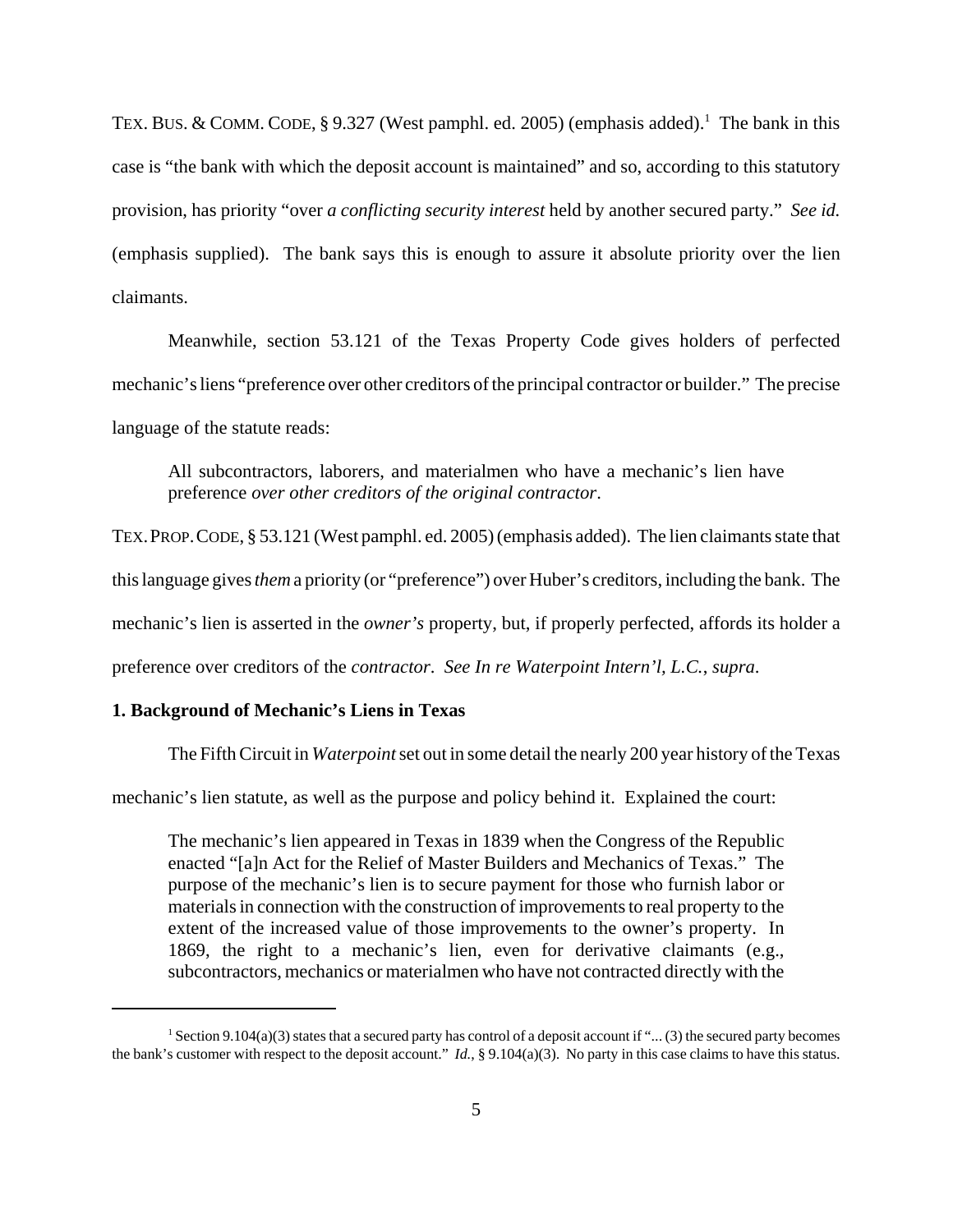owner of the property to be improved), also became a constitutional right in Texas. Article 16, Section 37, of the Texas Constitution now provides that "mechanics, artisans and materialmen of every class, shall have a lien upon the buildings and articles made or repaired by them for the value of their labor done thereon, or material furnished therefor...."

However, as interpreted by the Texas Supreme Court, while the constitutional right to a mechanic's or materialman's lien is broad, the Texas Constitution creates a "self-executing" lien in favor of only original or general contractors (those who contract directly with the property or its agent) not derivative claimants.... Instead, they must comply with the statutory lien perfection requirements to be able to enforce their rights to payment or, if necessary, foreclosure against the owner and his property.

Chapter 53 of the Texas Property Code, entitled "Mechanic's, Contractor's, or Materialman's Lien" and formerly known as the Hardeman Act, controls the procedures for perfecting liens and the relative priority of these liens once perfected.... In general, the chapter deals with relationships between a general contractor, the owner of the real property and derivative claimants. It sets out procedures for connecting a derivative claimant to the owner in order to give the owner notice of the derivative claimant's claim to money still in the owner's hands.

....

In 1983, the Texas Legislature replaced the Hardeman Act with the Code. In so doing, it made clear that a subcontractor's ability to enforce his lien rights under Chapter 53 requires compliance with the lien perfection provision in Chapter 53.

*In re Waterpoint*, 330 F.3d 339, 342-45 ( $5<sup>th</sup> Cir. 2003$ ) (internal citations omitted).

Section 53.121 provides an additional protection to subcontractors, over and above the mechanic's lien itself, affording them a "... preference over other creditors of the *principal contractor or builder*." *Id.* Thus, in addition to the right to force the sale of the owner's property, if need be, to assure payment, subs and suppliers also enjoy a preferred status against the principal contractor itself, over other creditors of the principal contractor. *See* TEX. PROP. CODE, § 53.121 (West pamphl. ed. 2005). The language of section was carried forward virtually unchanged from the Hardeman Act. *See* TEX.REV.CIV. STAT.ANN., art. 5464 (Vernon 1982, repealed). Indeed, the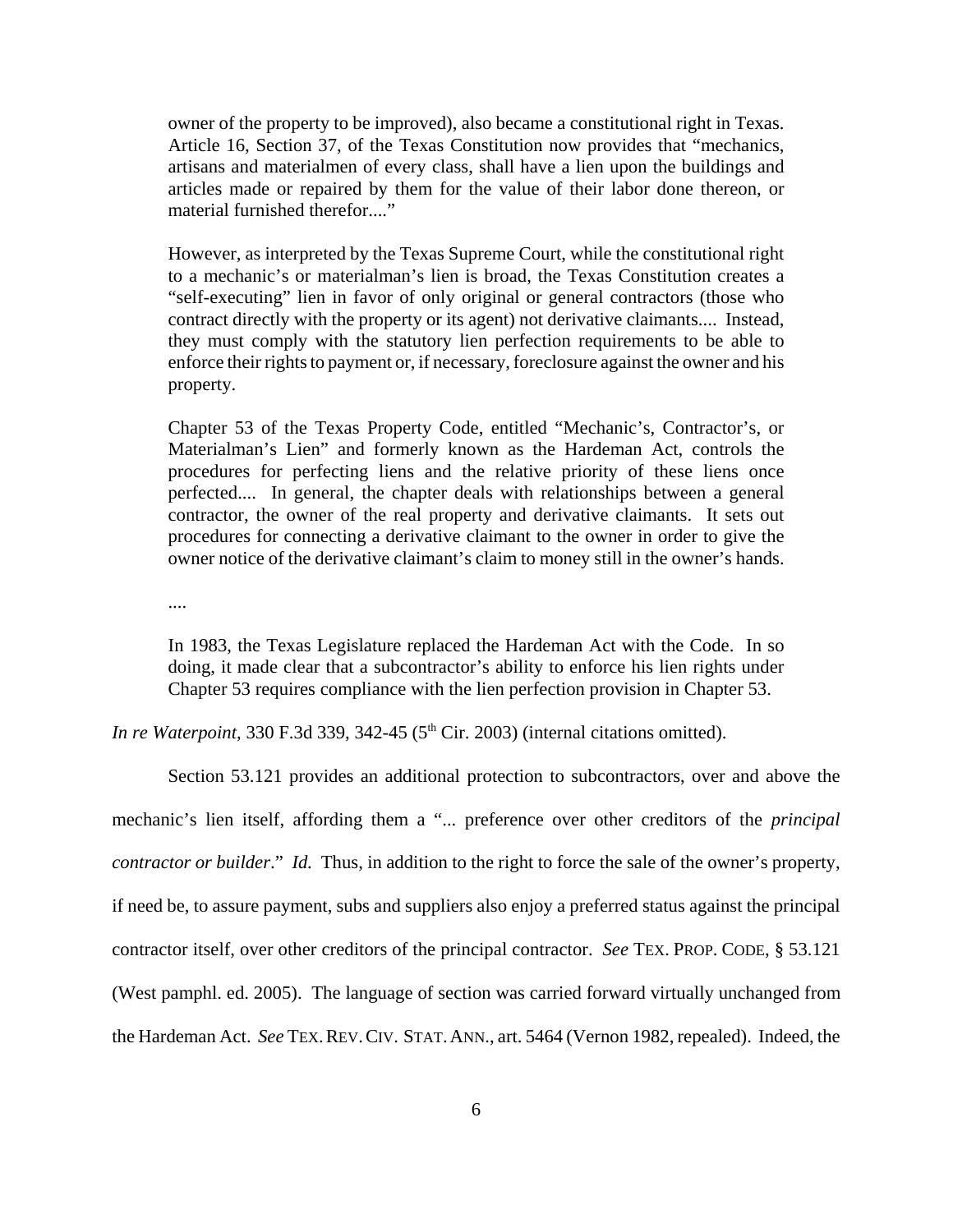original incarnation of this statute, enacted in 1889, used essentially the same phraseology, including the use of the term "preference." *See Lebo v. Dochen*, 310 S.W.2d 715, 720 (Tex.Civ.App. – Austin 1958, writ ref'd n.r.e.). The meaning and scope of the term "preference" is nowhere explained in the Property Code.

The *Waterpoint* court explained that this additional protection was available only to subs and suppliers who had properly perfected their mechanic's liens against the property on which their work was done or their supplies had been installed. Thus, a prerequisite to having a preference over other creditors of the general contractor (in this case, Huber) is properly perfected mechanics' liens against the owner's property (in this case, Mardi Gras). The Lien Claimants here qualify for the preference.

#### **2. Background of Perfecting Security Interests in Deposit Accounts**

Article 9 of the Uniform Commercial Code ("UCC") generally provides a uniform scheme for perfecting security interests and determining lien priority. The Fifth Circuit has recognized that Article 9's purpose "is to provide a simple and unified structure within which the immense variety of present-day secured financing transactions can go forward with less cost and with greater certainty." *Haas' Estate v. Metro-Goldwyn-Mayer, Inc.*, 617 F.2d 1136, 1140 (5<sup>th</sup> Cir. 1980) (quoting Official Comment to § 9-101 and omitting internal quotes). The Texas Legislature first formally adopted Article 9 of the Uniform Commercial Code in 1965 and re-codified the article as Chapter 9 of Title 1 of the Texas Business and Commerce Code in 1967. *See* 66 TEX. JUR. 3d, SECURED TRANSACTIONS § 1 (last accessed on Westlaw Mar. 14, 2006). However, the UCC did not provide a mechanism for holding a security interest in a deposit account short of actual possession of the account. There was no need, therefore, for a section addressing *priorities* among competing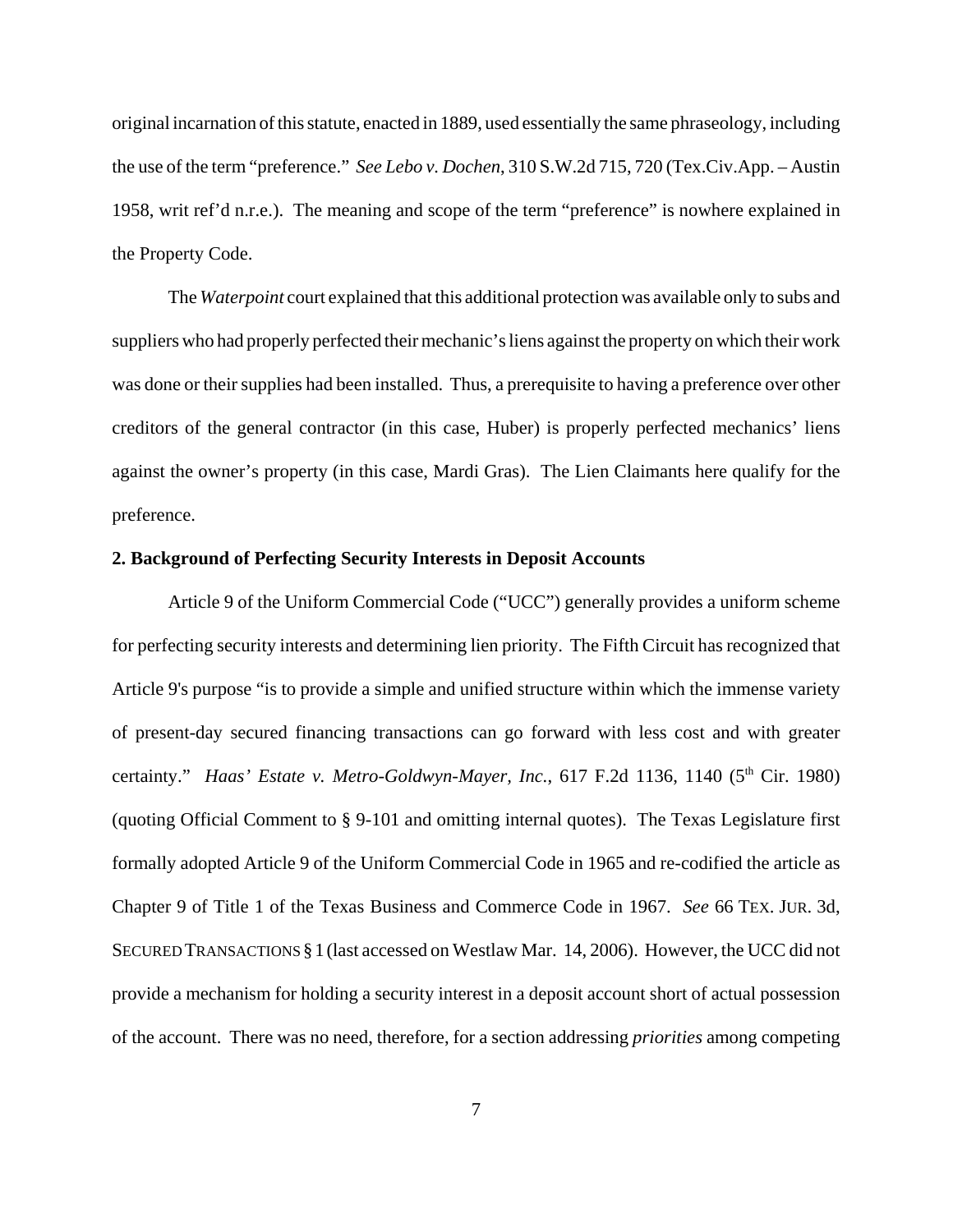claims in deposit accounts, because only possession counted as perfection.<sup>2</sup>

Article 9 was substantially revised in 1999, adding significant new protections and expansions for secured creditors. *Id.* The Texas Legislature adopted those revisions as amendments in 1999, to become effective July 1, 2001. *See id.* Newly revised Article 9 made explicit provision for obtaining a security interest in a deposit account *without* necessarily having physical possession of the account, creating the need for establishing priorities amongst potentially competing interests in the same deposit account.<sup>3</sup> New section 9.327 addresses those new competing lien priorities.

Section 9.327 states that it governs "priority among conflicting *security interests* in the same deposit accounts." TEX. BUS. & COMM. CODE § 9.327 (emphasis added). A security interest is defined, for purposes of Article 9, in section 1.201 of the UCC as "an interest in personal property or fixtures which secures payment or performance of an obligation." TEX. BUS. & COMM. CODE § 1.201(35). The Lien Claimants in this case do not have a security interest in Huber's property – certainly not a security interest in the deposit account where the \$98,750 is located.

#### **3. Case Law Addressing the Conflict Between the UCC and the Property Code**

No case law yet exists that directly addresses the potential for conflict between section 9.327 of the Texas Business and Commerce Code and section 53.121 of the Texas Property Code. We are not entirely bereft of guidance, however. We earlier adverted to the Fifth Circuit's *Waterpoint* decision. But the district court issued a decision as well, one that helps shed some light on the issue before us in this case. There, Judge Lynn Hughes bluntly stated that "[a] subcontractor's lien is

<sup>&</sup>lt;sup>2</sup> In the words of the television series, *Highlander*, "there can be only one."

<sup>&</sup>lt;sup>3</sup> Revised Article 9 created the new concept of "control" over such accounts in section 9.104. With this new provision arose the possibility of priority conflicts between parties asserting a security interest by virtue of control and a bank having a perfected security interest in the same account by virtue of its possession of the account (in circumstances in which the account holder is both a customer of the bank and a borrower from the bank).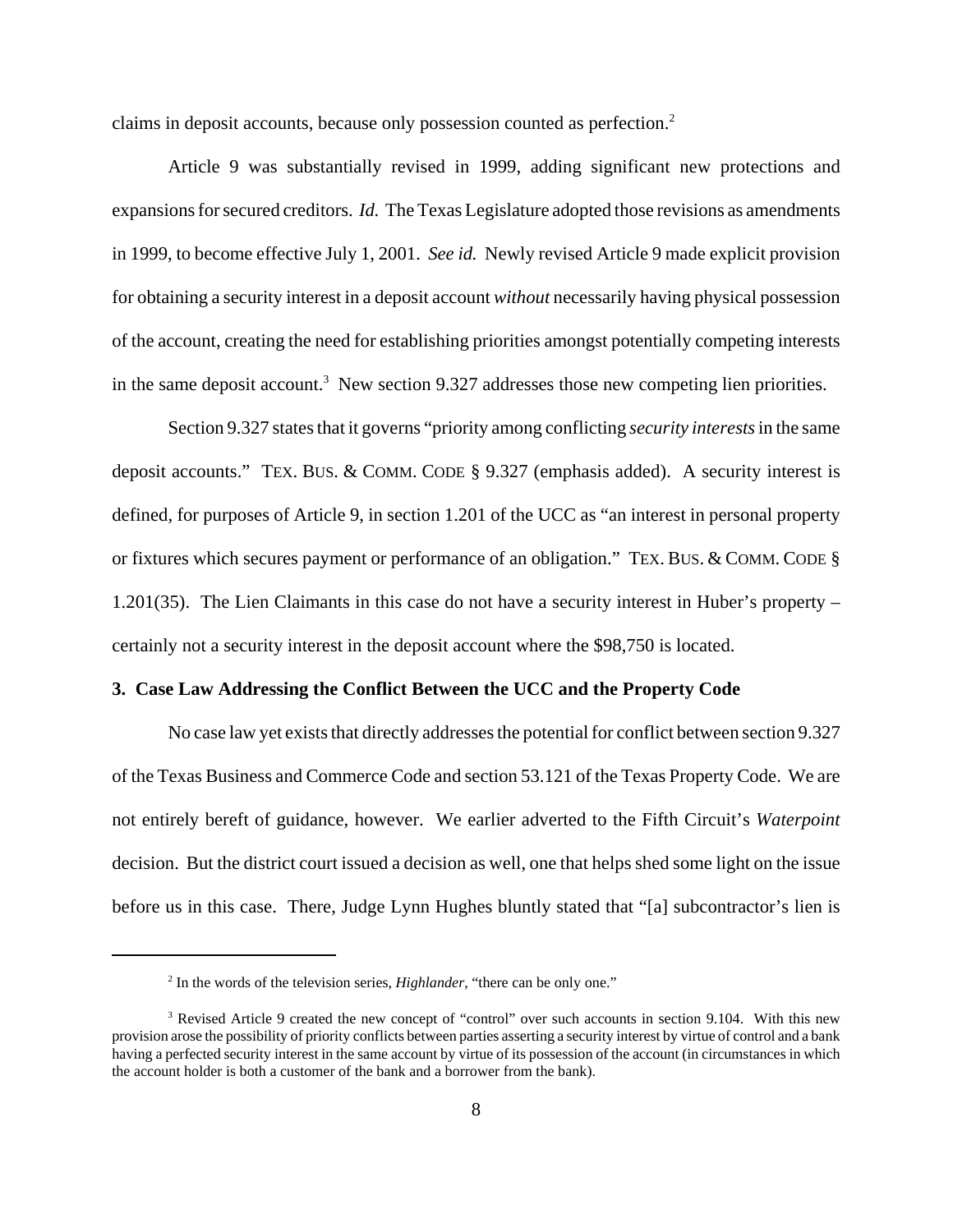superior to a secured interest [*citing* Tex. Prop. Code § 53.121]. If Exchanger [the subcontractor] had perfected its lien, any literate person could have awarded Exxon's money properly." *In re Waterpoint,* 279 B.R. 209, 211 (S.D. Tex. 2002). The Fifth Circuit, of course, was not called upon to rule on this particular *dictum* in its decision, but its approach did not call Judge Hughes' observation into question either.

It is unfortunate for all of us that Judge Hughes appears to be the only literate person in a judicial capacity who has written on the question. Unfortunately for us, his *dictum* falls short of the level of precedent. Nonetheless, it is an observation that should be followed if it is otherwise supportable under other principles of statutory interpretation.

### **4. Guidance from the Statutes**

#### **a.** *Texas Property Code*

Chapter 53 of the Texas Property Code has a long and venerable history, and its purpose is clear: to protect subs and suppliers from nonpayment. *See Hayek v. Western Steel Co.*, 478 S.W.2d 786 (Tex. 1972); *see also University Savings and Loan Association v. Security Lumber Company*, 423 S.W.2d 287 (Tex.1967); *Oriental Hotel Co. v. Griffiths*, 88 Tex. 574, 33 S.W. 652 (1895). The internal structure of the current incarnation of the Hardeman Act offers little guidance regarding how it should be interpreted when it comes into conflict with other statutes, such as the UCC, however.

One might first look to see what might be learned from the legislature's enactment of Chapter 162, the Texas Construction Trust Fund statute. After all, that statute too affords a remedy to subs and suppliers, but contains an express exemption from its reach for banks (and their collateral).4 *See* TEX.PROP.CODE, § 162.004(a)(1); *see also RepublicBank Dallas, N.A. v. Interkal,*

<sup>4</sup> The statute imposes a trust on "construction payments" for the benefit of subs and suppliers. *See* TEX.PROP.CODE, §§ 162.001, 162.003.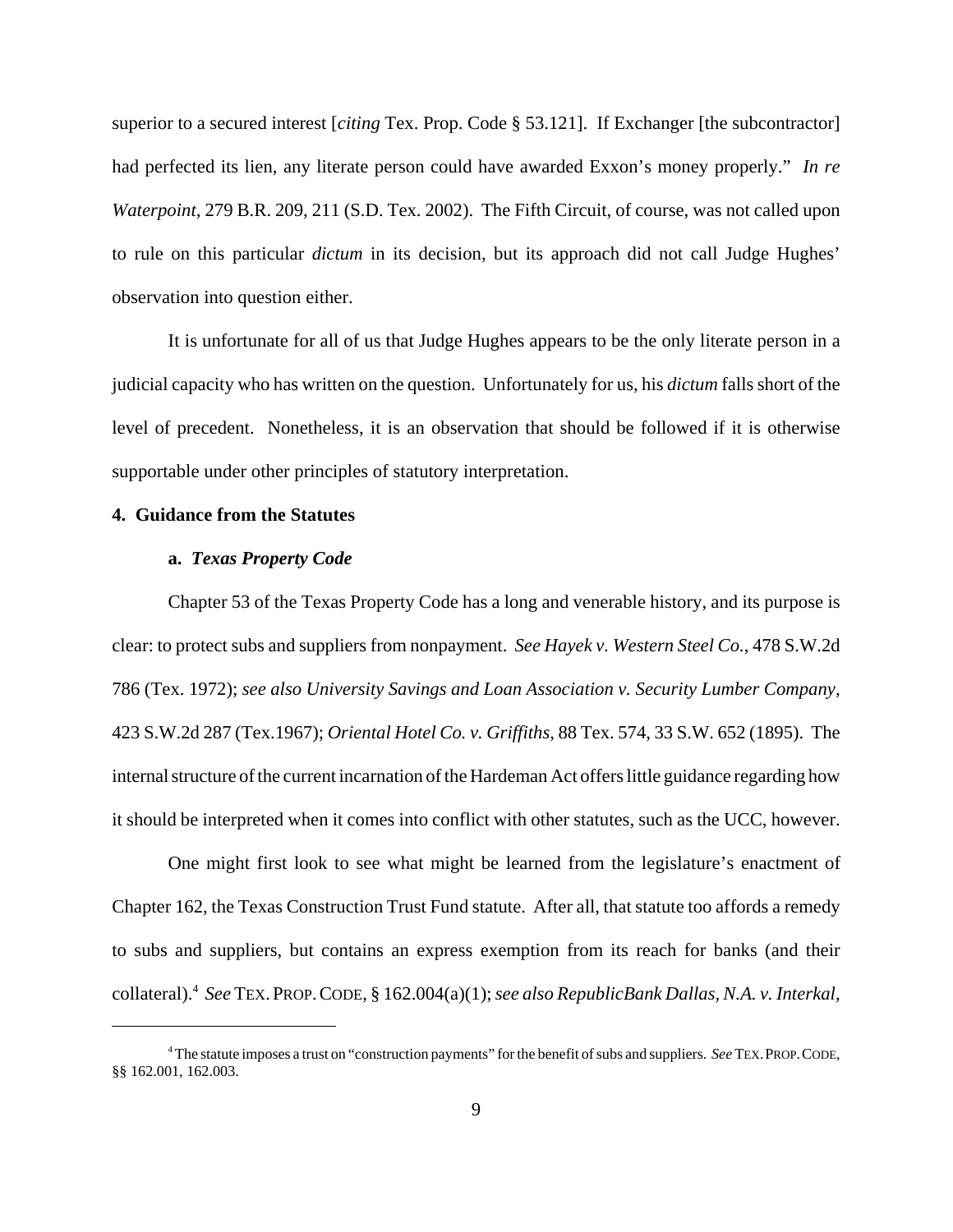*Inc*., 691 S.W.2d 605, 608 (Tex.1985). However, the very fact that chapter 162 contains an *express exemption* for banks, indicates that, but for that express exemption, banks (and their security interests) *would* be affected by the trust remedy created in chapter 162. The very lack of such an explicit exemption in chapter 53 suggests that secured creditors may *not* similarly be exempted from the reach and impact of that chapter's remedies, including the remedy set out in section 53.121. *See* 2A Singer, *Statutes and Statutory Construction* §47.23 (6<sup>th</sup> ed. 2000) "[t]he enumeration of exclusions from the operation of a statute indicates that the statue should apply to all cases not specifically excluded"). $5$ 

Nor can it be urged that chapter 162 *supplants* the more ancient remedy set out in section 53.121. Texas case law establishes that the construction trust fund statute was enacted as a supplement to existing remedies, not as a replacement.<sup>6</sup> See McCoy v. Nelson Utilities Services, Inc., 736 S.W.2d 160, 164 (Tex.Civ.App. – Tyler 1987, writ ref'd n.r.e.); *Stone Fort National Bank v. Elliot Electric Supply Company, Inc.*, 548 S.W.2d 441, 446 (Tex.Civ.App. – Tyler 1977, writ ref'd n.r.e.); *see also RepublicBank Dallas, N.A. v. Interkal, Inc*., 691 S.W.2d 605, 606 (Tex.1985) (agreeing with the lower court's conclusion in that case that the construction trust fund statute is an addition to and not a substitute for the existing remedies in chapter 53). Thus, we learn little about how to construe section 53.121 of the Texas Property Code from Texas' enactment of the Construction Trust Fund statute.

 $5$  See also, *United States v. Galvan-Perez*, 291 F.3d 401 ( $6<sup>th</sup>$  Cir. 2002). The interpretation also makes sense when one considers that chapter 162 was not meant to nullify the remedy in section 53.121. *See* discussion *infra*; *see also* Singer, § 47.06 (requiring all sections of an act that are related to the same subject matter to be read together).

<sup>6</sup> Chapter 162 is a codification of article 5472e of Texas' revised civil statutes, enacted in 1967. *See* TEX.REV.CIV. STAT., art. 5472(e) (Vernon 1968) (repealed); *see also Owens v. Drywall & Acoustical Supply Corp.*, 325 F.Supp. 397, 400 (S.D.Tex. 1971).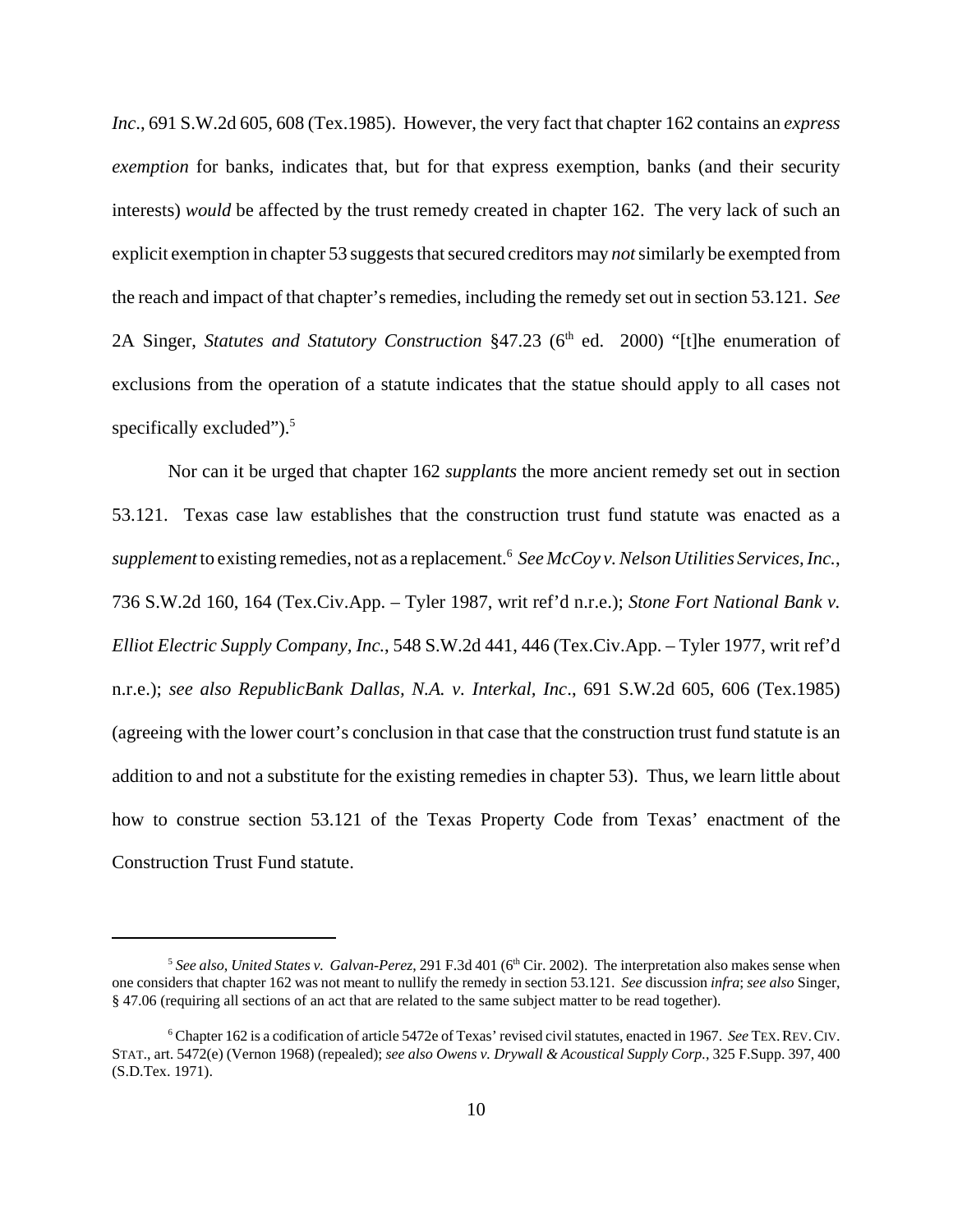#### **b.** *Article 9 of the UCC*

Article 9 underwent a major revision over the last decade. Texas adopted the revised version in 1999. Revised Article 9 contains a number of new innovations, including provision for the ability to take a security interest in a deposit account without having to have possession of the account. *See* discussion *supra*. By its own terms, however, new section 9.327, addressing priority disputes, applies only to "security interests," a defined term in the UCC.<sup>7</sup> A security interest is defined in section 1.201 as "an interest in personal property or fixtures which secures payment or performance of an obligation." TEX. BUS. & COMM. CODE, § 1.201 (West Supp. 2005); *see also id*, § 9.102, Comment 1 (West 2002) ("Note that the definition of "security interest" is found in Section 10201, not in this Article ..."). While it may not be entirely clear precisely what the scope of the term "preference" ought to be (as that word is used in section 53.121 of the Property Code), it seems safe to say that it is not a "security interest" as that term is defined in the UCC. Thus, section 9.327 itself tells us little about the "priority" that ought to be accorded (if any) to the "preference" granted by section 53.121 of the Texas Property Code.

Section 9.109 addresses the scope of Revised Article 9. In subsection (a), we are told that Article 9 *does* apply to, *inter alia*, transactions that create a security interest by contract, the sale of accounts, chattel paper, payment intangibles, and promissory notes, security interests that arise under the chapter on Sales (Article 2), and to security interests arising under the chapter on Bank Deposits and Collections (Article 4) and the chapter on Letters of Credit (Article 5). *See* TEX.BUS.&COMM.

<sup>7</sup> *See* TEX. BUS. & COMM. CODE § 9.327 (emphasis added). Section 9.109(a) explains that, except as otherwise provided, "this chapter [*i.e.*, Article 9 of theTexas UCC] applies to (1) a transaction, regardless of its form, that creates *a security interest* in personal property or fixtures by contract; ... (3) a sale of accounts, chattel paper, payment intangibles, or promissory notes; ... (5) a *security interest* arising under Section 2.401, 2.505, 2.711(c), or 2A.508(e), as provided in Section 9.110; and (6) a *security interest* arising under Section 4.210." TEX. BUS. & COMM. CODE § 9.109(a) (emphasis added).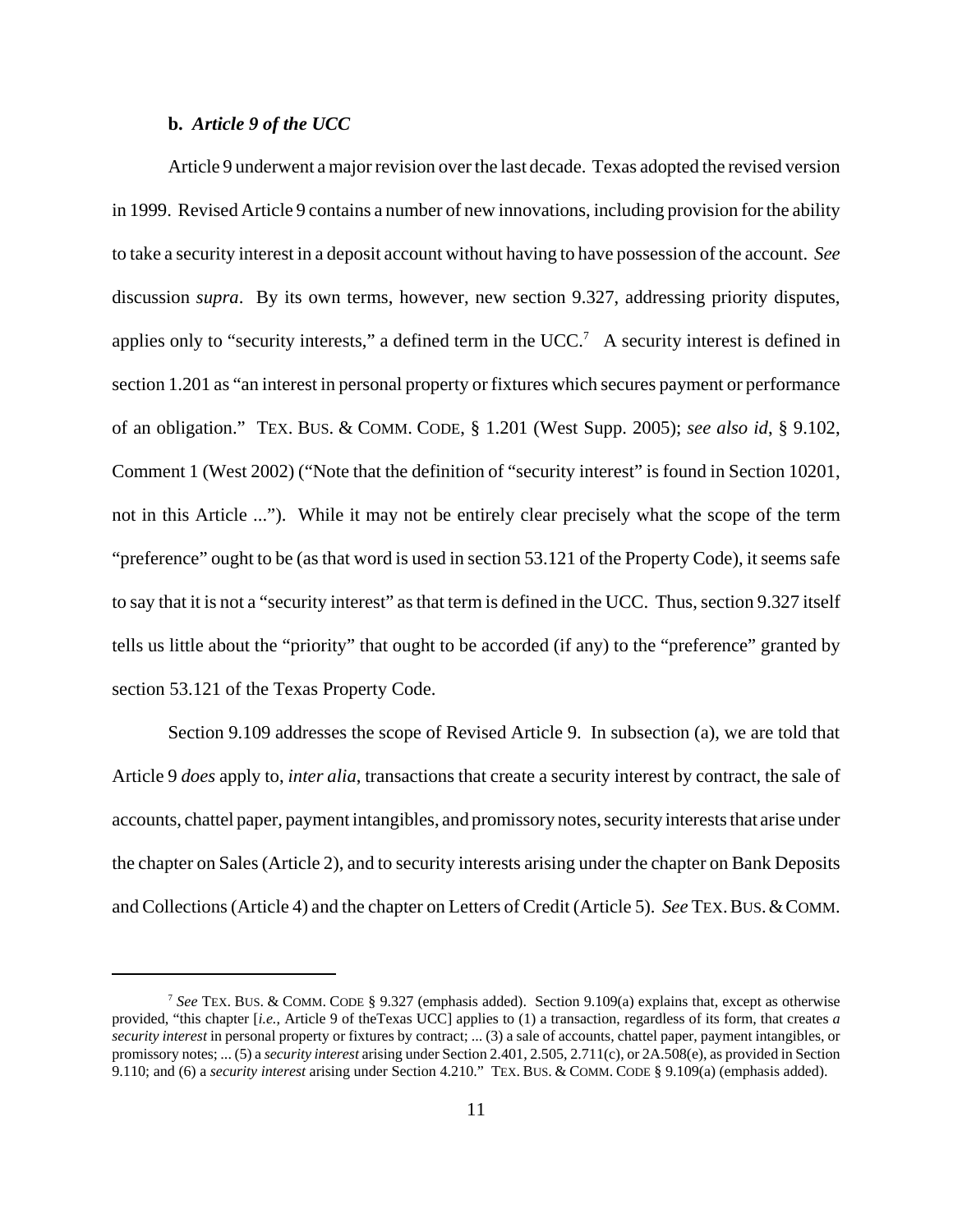CODE, § 9.109(a). None of these categories applies to the "preference" accorded the Lien Claimants under section 53.121 of the Property Code.

In subsection (c), we are told that Article 9 does not apply to the extent federal law preempts, or another state statute "expressly governs the creation, perfection, priority, or enforcement of a security interest created by this state or a governmental unit of this state." See TEX. BUS. & COMM. CODE  $\S$  9.109(c). These exclusions do not apply to the preference accorded the Lien Claimants by section 53.121 of the Texas Property Code.

Section 9.109(d) lists thirteen categories of liens and lien-like events to which Article 9 does not apply. Of the thirteen, the only category that even comes close to the preference provisions of section 53.121 of the Property Code is the second listed, "a lien ... given by statute or other rule of law for services or materials ...." *Id.*, at 109(d)(2). It is true that the Texas Property Code does indeed give a subcontractors and materialmen the opportunity to obtain a lien (which is why they are referred to in this decision as "the Lien Claimants"), but not on the *contractor's* property. *See* TEX. PROP. CODE § 53.021. Indeed, in order to obtain the "preference" over other creditors of the contractor granted in section 53.121, they must properly perfect their lien claims in the *owner's* property. *Id.* at 53.051-53.059. Our case does not involve competing claims on the *owner's* property, however. It involves competing claims on the *contractor's* property, to wit, money that was in the contractor's deposit account.

But suppose the reference to "lien" in section 9.109(d)(2) *were* construed broadly enough to include the "preference" granted in section 53.121 of the Texas Property Code. What then? This subsection contains an interesting "but" clause: "but Section 9.333 applies with respect to priority of the lien." TEX. BUS. & COMM. CODE, § 9.109(d)(2). Thus, if the preference granted in the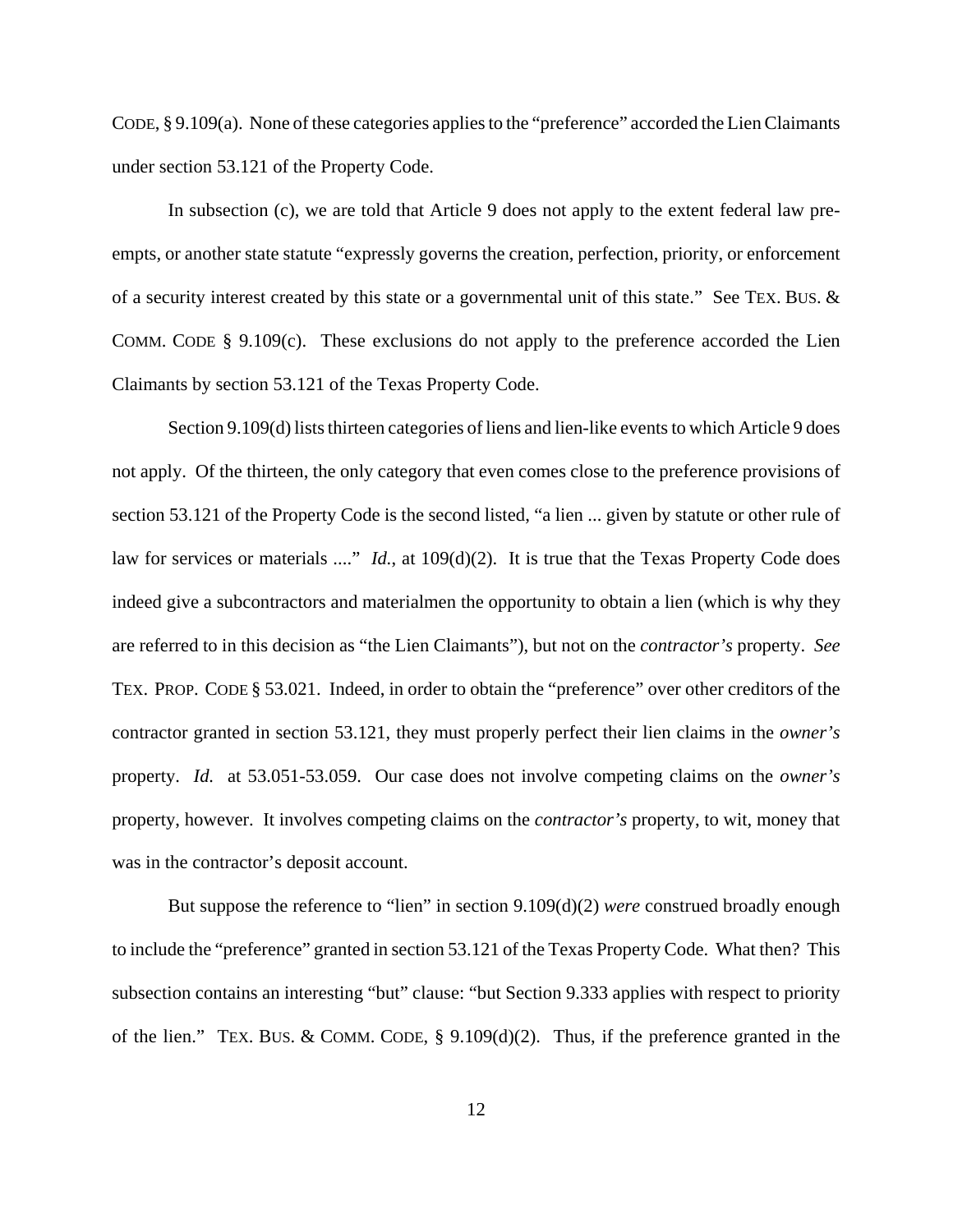Property Code is a lien, then the resulting lien will be subject to the priority rules in section 9.333 of Texas' UCC. But it turns out that this little discovery is a rabbit trail leading to a dead end. Section 9.333(b) provides that "[a] *possessory* lien on *goods* has priority over a *security interest* in *goods* unless the lien is created by a statute that expressly provides otherwise." TEX. BUS.&COMM. CODE §9.333(b) (emphasis added). Whatever section 53.121 of the Texas Property Code grants, no one could describe it as a "possessory lien."8 Besides, section 9.333(b) only resolves priority disputes with regard to liens on *goods*. *See id.* A depository account is not a "good" within the meaning of Article 9. *See* TEX. BUS. & COMM. CODE § 9.102(44).

 Thus, Revised Article 9 does *not* address the potentially competing priorities created by other state law in the funds involved in this case, and we learn no more from the structure or language of this statute than we did from an examination of the structure and language of the Property Code.

To make matters worse, the reference in section 53.121 of the Texas Property Code to a preference "over other creditors" of the original contractor gives no hint whether "other creditors" means *all* creditors, without regard to their lien claims on property of the original contractor (including the original contractor's deposit accounts), or simply to *unsecured* creditors of the original contractor.

#### **5. Other Sources**.

#### **a. The Bankruptcy Code**

Perhaps the use of the phrase "preference" in section 53.121 of the Texas Property Code indicates a first priority for subcontractors only over the competing claims of unsecured creditors,

<sup>&</sup>lt;sup>8</sup> An example of a common possessory lien to which section 9.333(b) might refer is that afforded an automobile repair shop to secure payment of the bill for auto repairs. *See* TEX. PROP. CODE § 70.001(a).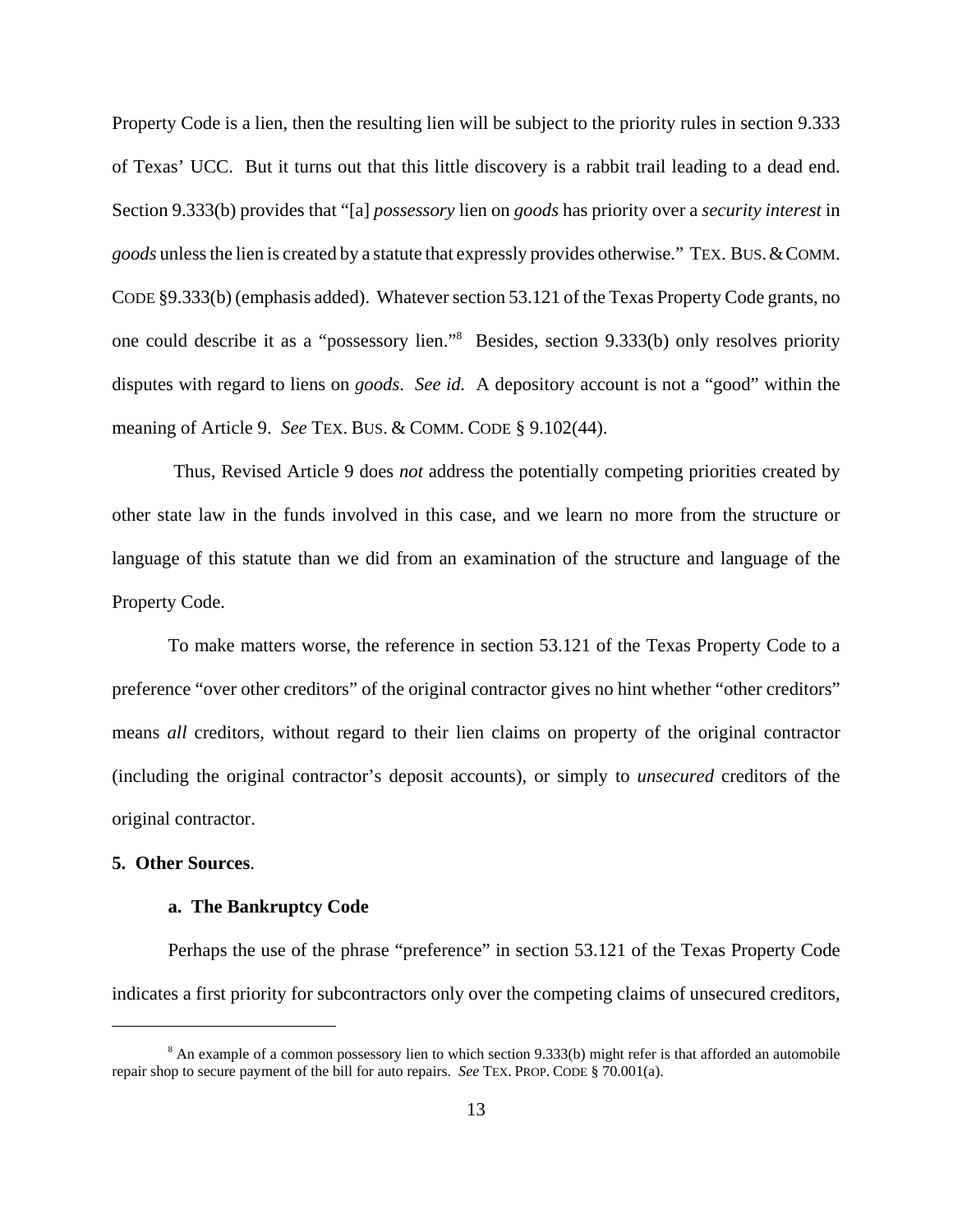as it does tacitly under the Bankruptcy Code.<sup>9</sup> The history of section 53.121, however, will not support the view that the Texas Legislature was borrowing either the terminology or the concept from federal bankruptcy law. The term was found in the predecessor enactments of section 53.121 as early as 1889, long before there ever was a Bankruptcy Code (or the Bankruptcy Act of 1898, for that matter).10 There is no legislative history to the original enactment that this court could find (if it exists at all), but what we do know is this: in 1889, the U.S. was without a bankruptcy law. What is more, everyone's memories of the last bankruptcy law (the Bankruptcy Act of 1867) were so vile that it was hardly likely to serve as the inspiring model for other legislation, and was repealed with great relief in  $1878$ <sup>11</sup>

In short, we learn little from the language of bankruptcy laws.

## **b. 19th Century Statutes and Case Law**

Another possible place to look for assistance in decoding the statutory expression"preference over other creditors" is case law and statutes contemporary to its first use in 1889. Here, we find a much richer source.

<sup>&</sup>lt;sup>9</sup> A preference in section 547(b) is a transfer of property by the debtor to pay an antecedent debt such that that creditor receives more than it would have received without the transfer in a liquidation proceeding. Usually, this means either that an unsecured creditor receives full payment while others must rely on partial *pro rata* payment in bankruptcy (a kind of priority) or that an unsecured creditor becomes secured such that it can expect partial or complete satisfaction of its claim out of collateral while other, less fortunate creditors must look only to their *pro rata* payment (another kind of priority). The statute, by its terms, does not describe preferences in terms of priority of payment over other unsecured creditors as such, however.

<sup>10</sup> To be precise, the first enactment to contain the phrase was apparently enacted in 1889. *See Lebo v. Dochen*, 310 S.W.2d 715, 720 (Tex.Civ.App. – Austin 1958, writ ref'd n.r.e.). That court quoted from the original 1889 law, which included this sentence: "But no owner or proprietor shall in any case be required to pay, nor his property be liable for any money that he may have paid to the contractor before the fixing of the lien or before he has received written notice of the existence of the debt, *and all subcontractors, laborers, and material men shall have preference over other creditors of the principal contractor or builder*." *Id.* (emphasis added).

<sup>&</sup>lt;sup>11</sup> The Bankruptcy Act of 1867 law was finally repealed in 1878 by a bill sponsored by Senator McCreary, of Kentucky, who described the 1867 Act as "an assault upon public morals, in its violations of good faith, in its craft, its falsehoods and frauds." *See* C. Warren, Bankruptcy in United States History, at 122 (Harvard University Press 1935).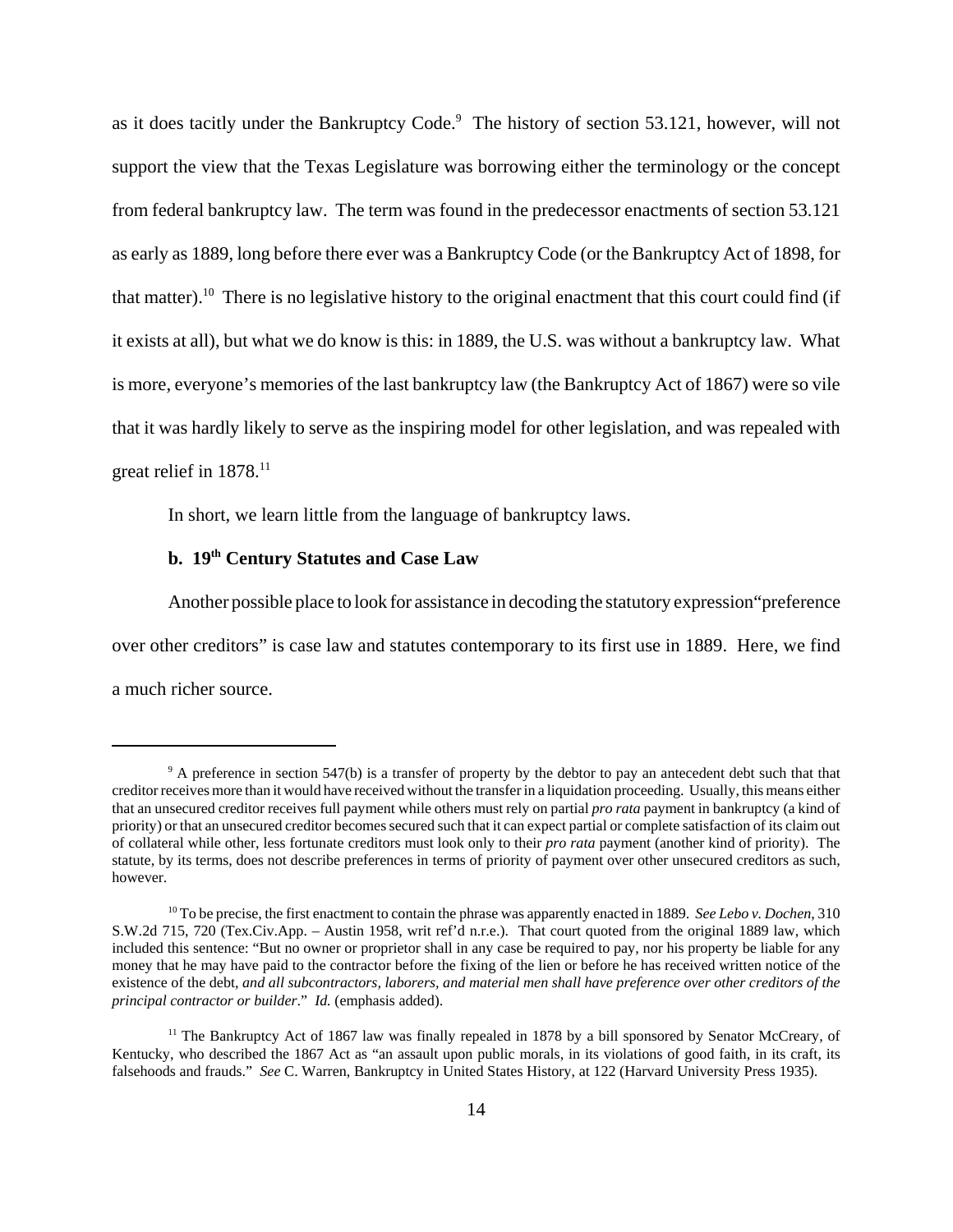## **i. "Preference over other creditors" was frequently used in fraudulent conveyance case law in the nineteenth century.**

The phrase "preference over other creditors" can be found in nineteenth century Texas decisions dealing with the perceived evil of secret liens as a means of accomplishing fraudulent conveyances.12 In the nineteenth century, borrowers often tried to give a favored creditor "preference over other creditors" with a "secret lien," with the intention of defeating the interests of other creditors (often a more distant creditor, such as a bank). The tactic was often handled by the courts as a species of fraudulent conveyance.<sup>13</sup> Courts recognized that there was nothing inherently wrong with "preferring" a particular creditor by paying that creditor ahead of some other creditor, so long as the "preference" was not with fraudulent intent.<sup>14</sup> The "secret lien" was considered by the courts to be one indication of such fraudulent intent.<sup>15</sup> The preference obtained by such a lien or mortgage elevated the preferred creditor above other unsecured creditors, without their knowledge. But for fraudulent conveyance laws, an unsecured creditor would be defeated by the lien or conveyance, which would remove the property from the pool of assets available for attachment. "Preference over other creditors," in this sense then, referred to the use of liens as a

 $13 \, Id.$ 

<sup>12</sup> *W.D. Gamble & co. v. Talbot,* 1885 WL 6575 (Tex. Ct. App. 1885); *L.A. & W.O. Ellis v. A.S. Valentine & Son,* 65 Tex. 532, 1886 WL 4710, 10-12 (Tex. 1886); *Oppenheimer v. Halff,* 68 Tex. 409, 4 S.W. 562 (Tex. 1887); *Black v. Vaughan,* 70 Tex. 47, 7 S.W. 604 (Tex. 1888); *Mack v. Block,* 8 S.W. 495 (Tex. 1888); *Arbuckle Bros. Coffee Co., v. Wenar,* 77 Tex. 43, 13 S.W. 963 (Tex. 1890); *Morton v. Hull,* 77 Tex. 80, 13 S.W. 849 (Tex. 1890); *Foreman v. Burnette,* 83 Tex. 396, 18 S.W. 756 (Tex. 1892); *Johnston v. Standard Shoe Co.,* 24 S.W. 580 (Tex. Civ. App. 1893); *Biccochi v. Casey-Swasey Co.,*91 Tex. 259, 42 S.W. 963 (Tex. 1897).

<sup>14</sup> *L.A. & W.O. Ellis,* 1886 WL 4710 at 10-12,); *Johnston,* 24 S.W. at 581 (Tex. Civ. App. 1893) ("A party who is insolvent may execute a chattel mortgage upon his property to pay his honest debts, and my give preference among his creditors. But a mortgage executed ... with intent to hinder, delay, or defraud his creditors is void as to any such creditor who has notice of such fraudulent purpose, and assists in the execution of it.").

<sup>15</sup> *See e.g., Johnson,* 24 S.W. at 581, *supra* n. 14; *Mack,* 8 S.W. at 497 ("It may be conceded that Porst was insolvent, and that he executed the instrument ... with intent that through it the appellees might obtain a preference over other creditors....").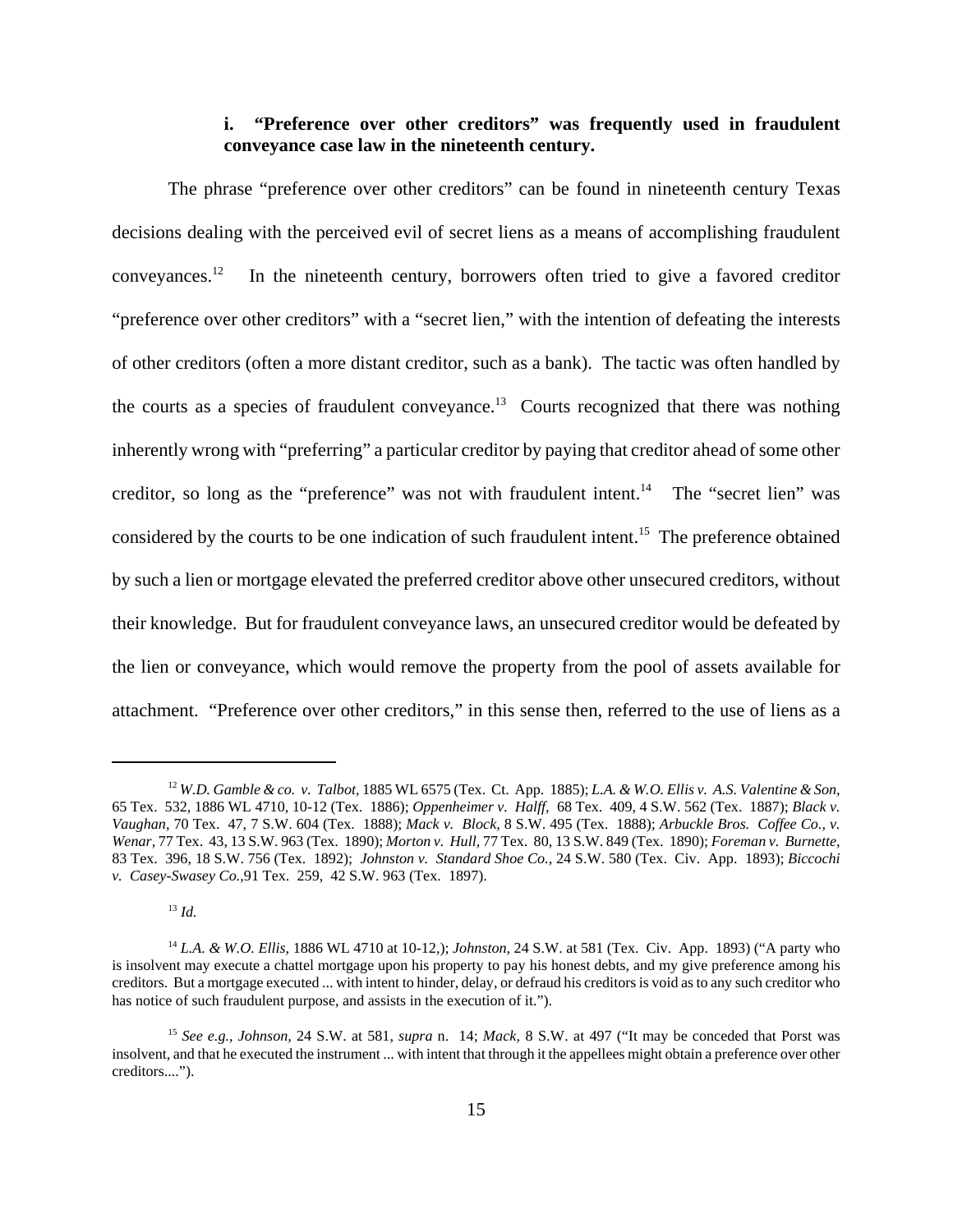means of perpetrating a fraud on other unsecured creditors.

But could the expression also be meant to apply to preference over other *secured* creditors as well? To help answer that question, we turn our attention to the development and application of recording statutes in Texas during the nineteenth century.

## **ii. Recording statutes were well established by the late nineteenth century and aided in the application of the "first in time" principle, to which courts of the time adhered.**

Recording statutes were already well-established in the 1890's. A species of recordation can be traced back to the days before Texas became a republic.<sup>16</sup> Recording statutes were not originally enacted to facilitate secured lending by banks, however. In the nineteenth century, banks did not generally lend on a secured basis. Instead they relied on personal guarantees provided by friends of the borrowers to assure repayment by their borrower.<sup>17</sup>

Early recording statutes were enacted to serve a quite different purpose – as an antidote to secret liens. With recordation, a person would be less able to re-mortgage the same property for new funding, or to secretly transfer property in anticipation of judgment remedies.<sup>18</sup> Recordation also aided in the application of another principle honored by the nineteenth century courts – the principle

<sup>16</sup> George Lee Flint, Jr. and Marie Juliet Alfaro, *Secured Transactions History: The Impact of English Smuggling on the Chattel Mortgage Acts in the Spanish Borderlands,* 37 VAL. U. L. REV. 703, 761-72 (2003).

<sup>17</sup> George Lee Flint, Jr. and Marie Juliet Alfaro, *Secured Transactions History: The First Chattel Mortgage Acts in the Anglo-American World,* 30WM. MITCHELL L.REV. 1403, 1443 and n. 219 (2004) (hereinafter "Flint & Alfaro") ("The banks generally lent, not based on collateral, but based on guarantees, usually from commercial merchant members or their substantial friends"). When banks would lend on a secured basis, they only did so in exchange for "strong collateral, usually government bonds or real estate mortgages...." *Id.*; *see also L.A. & W.O. Ellis,* 1886 WL 4710 at 1 ("He [an individual investor] asked for security, but they [the borrowers] said they did not want to ask *their friends* to endorse for them further. At this time they owed the bank about \$32,000, for which the bank held their notes, most of which were endorsed by *their friends*.") (emphasis added); *Schmick v. Bateman,* 14 S.W. 22, 22, 77 Tex. 326, 328 ("[H]e received in advance \$3,000; and, to secure the cattle company, he executed a bond in the sum of \$5,000 ... on which appellees and others became sureties.").

<sup>18</sup> Flint & Alfaro, at 1405 (2004); *J.F. Brothers,* 1883 WL at 3 ("One great object of the statute [chattel mortgage statute] would be defeated, viz., a prevention of secrecy and imposition in the execution of such instruments and the transfers which they evidence....").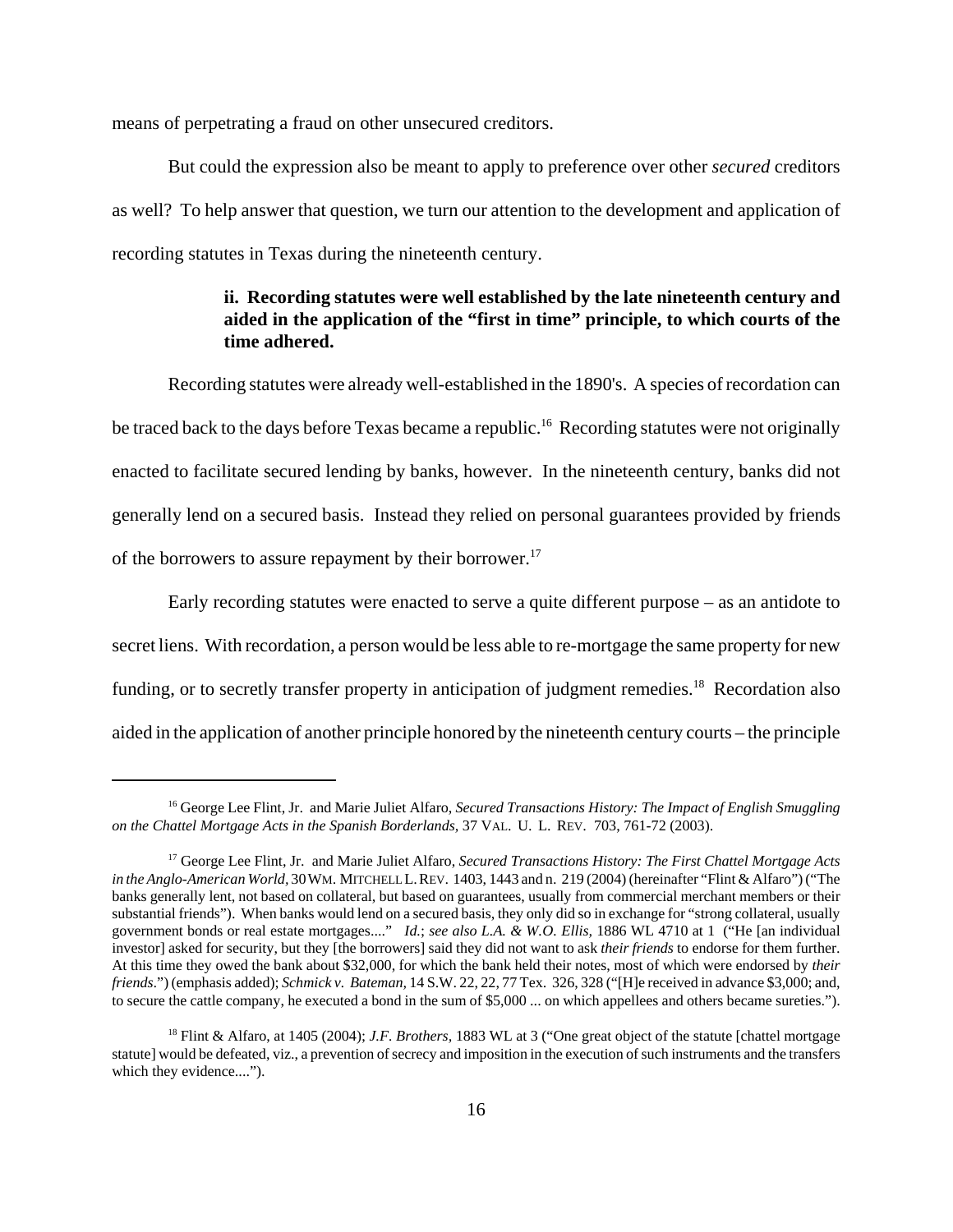of first in time, first in right – usually in the context of attachment liens in aid of judgments obtained by creditors.<sup>19</sup>

The "first in time" rule bears further examination in the context of a particular kind of lien competition bearing some similarities to the subcontractor versus secured creditor dispute at issue in this case. Landlords, like subcontractors, enjoyed special protection from the legislature in the late nineteenth century, and were given a statutory lien that had a relation-back feature. Obvious problems with the first in time, first in right rule inevitably arose, especially between these statutory liens (denominated as "preference liens") and chattel mortgage liens, and were discussed in the case law of that period. $20$ 

#### **iii. Landlords' "preference liens."**

 Landlords' liens in the nineteenth century were the closest analogy to what we call "priming liens" today – liens that truly arise and attach *after* another validly recorded lien such that the lien has equal or superior rights in the same collateral.<sup>21</sup> The extent of the priming accorded these

<sup>19 17</sup> TEX. JUR. 3d Creditor's Rights and Remedies § 202 (2006) (citing *Walker v. Houston,* 29 S.W. 1139 (Tex. Civ. App. 1895); *see also, Wynn v. State Nat'l Bank of Ft. Worth,* 17 S.W. 918, 919, 82 Tex. 378, 381 (Tex. 1891) ("The attachment ... being first in time [ ] created ... a valid lien upon the legal title prior to all others."); *Sanger v. Tramwell,* 1 S.W. 378, 378 66 Tex. 361, 362 (Tex. 1886) ("Upon the fact of the papers the levy of the appellants was first in time; his lien was the eldest, and his title complete to the land in controversy as against the right subsequently acquired by the levy of the appellees."); *Schmick v. Bateman*, 14 S.W. 22, 77 Tex. 326 (Tex. 1890) (an attachment of personal property that is subject to a perfected chattel mortgage does not divest the lien of the mortgage; the property or interest that may be taken under the writ is subject to the mortgage). If an attachment was levied upon collateral that was subject to a validly recorded mortgage, then the attaching creditor *and the sheriff* could be liable for conversion. *Id.*

<sup>20</sup> *Am. Type Founders' Co. V. Nichols,* 110 Tex. 4, 31-36, 214 S.W. 301, 315-17 (Tex. 1919)(J. Hawkins, dissenting) (the dissent provides a good summary of the relevant case law spanning 1883-1913); *see also, Collins v. McFarland,* 60 S.W.2d 334, 335 (Tex. App. - Amarillo (1933) ("While under the statute the landlord's lien is declared to be a 'preference lien' upon certain personal property of the tenant, it does not have the effect of making such lien superior to a chattel mortgage. The priority of right between two such lienholders will be determined by the rule of 'first in time, first in law.'"

<sup>&</sup>lt;sup>21</sup> See David A. Skeel, Jr., *Creditors' Ball: The "New" Corporate Governance in Chapter 11*, 152 U. PENN. L. REV. 917, 923 (2003) ("[A] so called 'priming lien' ... is [ ] a security interest that takes priority even over existing security interests in the same collateral.").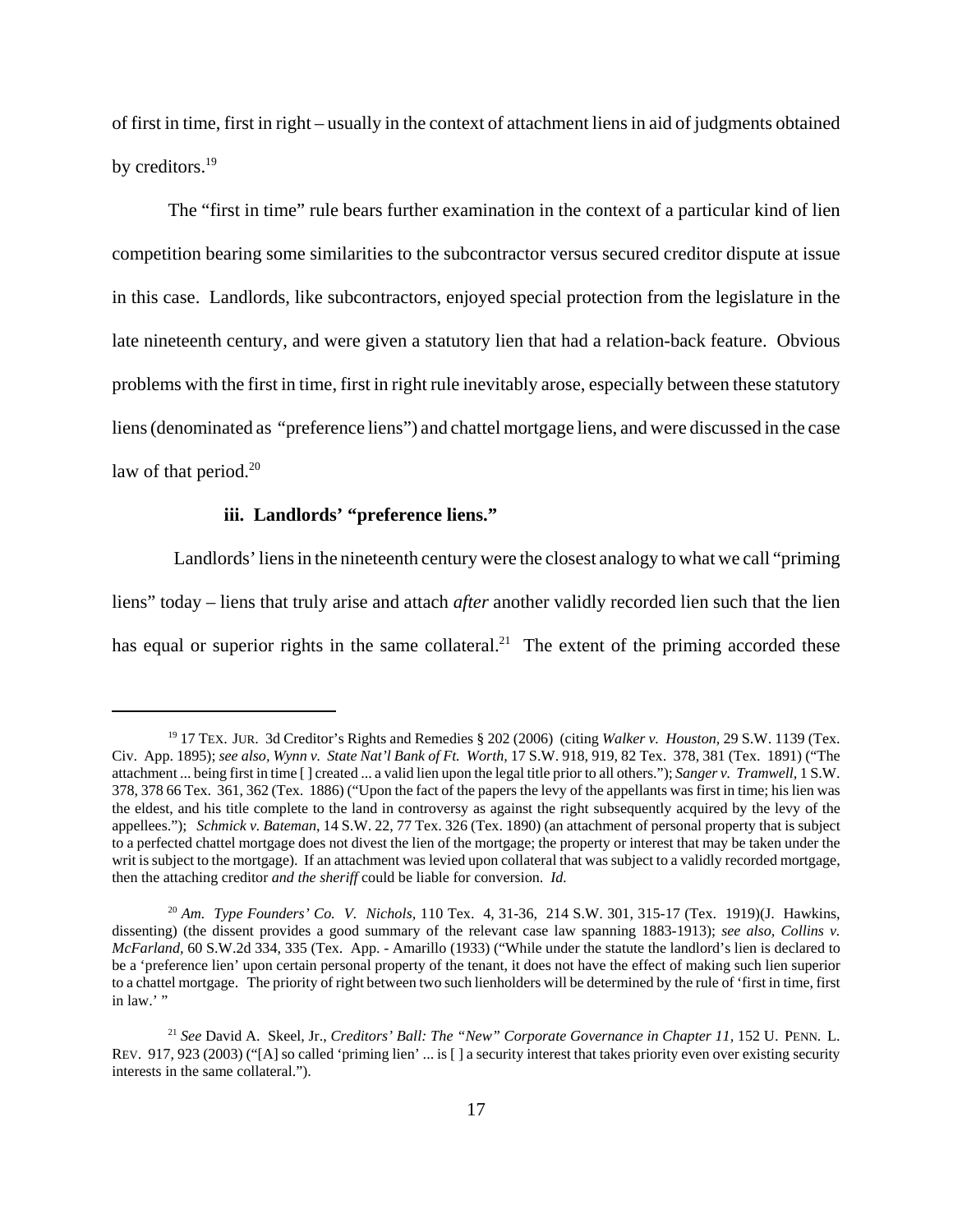preference liens should shed some light on whether the preference accorded subcontractors also primed such lienholders.<sup>22</sup>

The Texas Supreme Court explained in a case from 1887, *Marsalis v. Pitman*: "[t]he landlord's lien exists by force of these statutes, and not simply by force of the levy of the process which the law provides to be used to enforce it, and attaches to any property owned by the tenant, and placed on the rented premises during the term...."<sup>23</sup> Landlords were accorded this favorable treatment as early as 1874 with respect to agricultural lands.<sup>24</sup> In 1879, landlords' liens were given explicit expanded applicability to other types of renting relationships as well. The 1879 act provided:

> that all persons leasing or renting any residence, or store-house, or other building, shall have a *preference lien* upon all the property of the tenant in said residence or store-house or other building, for the payment of the rents due, and that may become due, and such lien shall continue and be in force so long as the tenant shall occupy the rented premises and for one month thereafter.<sup>25</sup>

But while statutory landlords' liens attached as of the beginning of the lease term, the landlord could not *enforce* the lien until the tenant defaulted or was about to default on his rental obligation.26 The preference lien *attached* to the tenant's property when the lease began, but the lien

 $22$  We analogize because there are no cases from the period involving subcontractor preferences and chattel mortgages.

<sup>23</sup> *Marsalis v. Pitman,* 68 Tex. 624, 626 *,*5 S.W. 404, 405 (Tex. 1887); *see also* quotation of the statute, *infra.*

<sup>24</sup> *Marsalis,* 5 S.W. at 404.

<sup>&</sup>lt;sup>25</sup> *Id.* at 404-405. Additional evidence of the special power landlords' liens were given is found in articles 2549 and 3327 of the 1895 statutes which stated that "nothing in this article shall be construed to contravene the landlord and tenant act." *Bowen v. Lansing Wagon Works,* 91 Tex. 385, 390, 43 S.W. 872, 874 (Tex. 1898).

<sup>26</sup> *Marsalis,* at 406.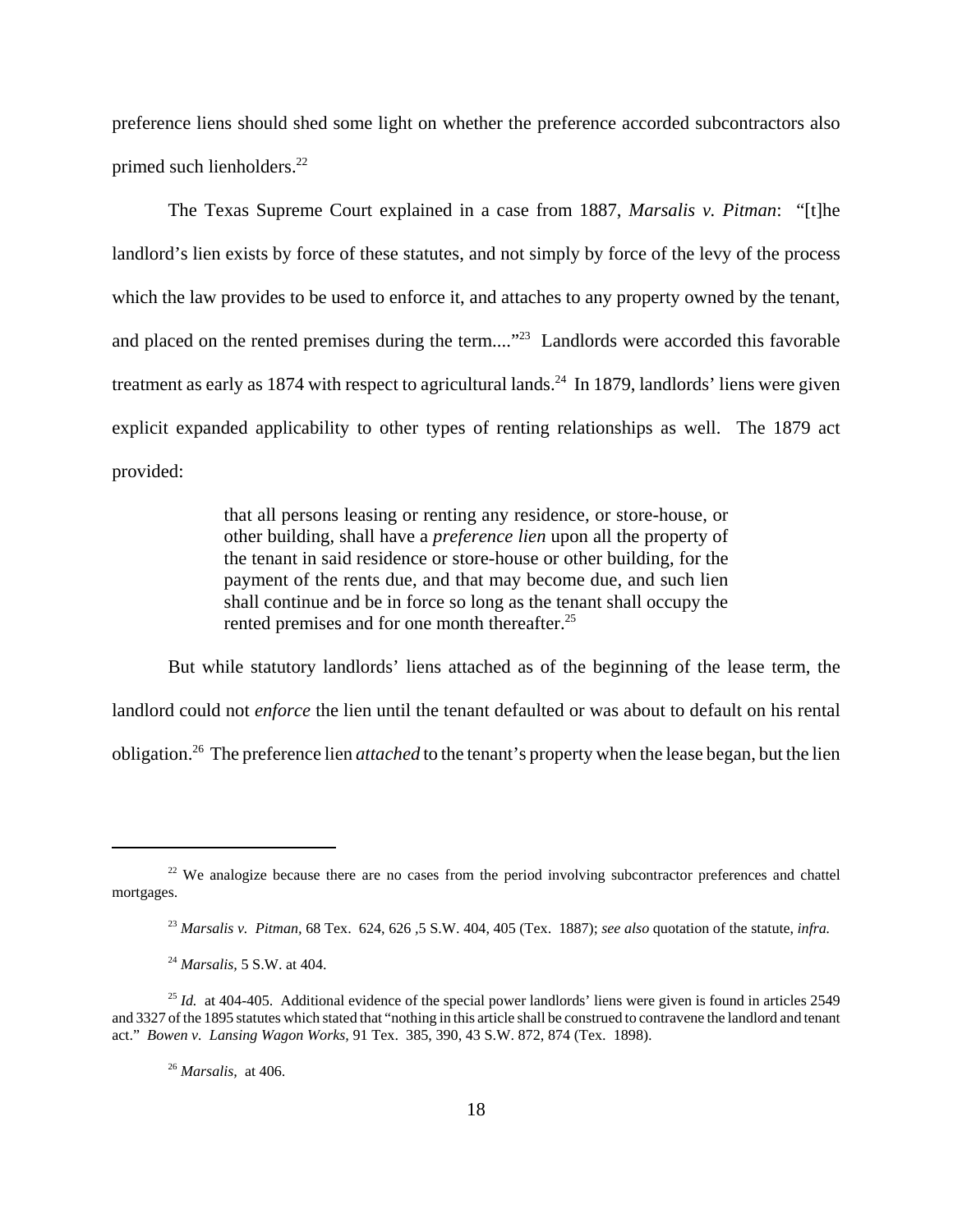could not be enforced until a later date when there was an actual or anticipated default.<sup>27</sup> At that point, a court would then be called upon to determine lien priorities, reverting to a traditional "first in time, first in right" inquiry.28 The relation-back allowed by the statute only permitted the landlord to "prime" other interests that might have attached before the landlord's efforts to enforce, but *after* the landlord/tenant relationship was created. Thus, any creditor who obtained a lien on property located on the leased premises *after* the lease began was subordinated to the landlord's preference lien, because that lien was not "first in time."29 By the same token, if the tenant granted a chattel mortgage on property located on the premises *before* the lease was made (and before the property in question was located on the leased premises), then the chattel mortgage holder would prevail in any lien dispute, because under the rules of first in time, first in right, the chattel mortgage would have attached to the property *before* the statutory lien "attached."<sup>30</sup>

<sup>28</sup> *Am. Type Founders' Co.*, 110 Tex. at 6-7, 214 S.W. at 301 ("Yet nothing is better settled in Texas than that this preferred lien is subordinate to pre-existing mortgages." (citations omitted)); *see also,* n. 19 *supra.*

<sup>&</sup>lt;sup>27</sup> *Marsalis*, at 405-06 ("The statute regulating the manner and right to enforce, by distress, the payment of rent, denies the right to use it unless the rent is due, if the tenant be not about to remove from the leased premises, or about to remove his property therefrom; but if the tenant be about to do either of these things, then the right to distrain for rent is given. The purpose of a distress warrant is not to fix a lien, but to seize and secure property on which the law has given a lien, that it may be sold in satisfaction of the debt or demand secured by the existing lien."). The "distress warrant" was the primary enforcement mechanism used by landlords to enforce their liens. The "distress warrant" continues to exist today as an enforcement mechanism for landlords. *See* Tex. Prop. Code §§ 54.006, 54.025 (West 1995).

<sup>&</sup>lt;sup>29</sup> The priming occurred when a tenant gave a chattel mortgage on property that had already been in located on the leased premises and thus already subject to the landlord's lien. The landlord's lien did not attach to property until the property was actually placed inside the leased premises. Thus, a chattel mortgage holder could protect itself from priming by recording *before* the property was placed on the premises. *See* n. 19, *supra; see also Collins v. McFarland,* 60 S.W.2d 334 (Tex.Civ.App. – Amarillo (1933). In *Collins*, the lease was entered into on October 6, 1931. The tenant executed a chattel mortgage for property to be placed in the leased space on October  $7<sup>th</sup>$  or  $8<sup>th</sup>$ , however the tenant did not file the mortgage of record until October  $9<sup>th</sup>$ . The landlord claimed priority in the chattel because the chattel mortgage had not been filed until *after* the property was placed onto the leased premises. The landlord's lien normally would have attached at the moment the property was moved into the building, priming the chattel mortgage holder. The court held that the chattel mortgage act did not require such strict time enforcement, however. and concluded that the chattel mortgage was superior because it had been filed "forthwith" (interpreted by the court in this case to mean "as soon 'as it reasonably can be' ").

 $30$  There is some authority for the proposition that the statutory landlord's lien would not even attach until the point of a default in rent, at which point it would "relate back" to the inception of the lease and prime any subsequently created chattel mortgage on the same property. *See Marsalis,* at 406 ("The statute regulating the manner and right to enforce, by distress [warrant], the payment of rent, denies the right to use it unless the rent is due."). Later case law undermines this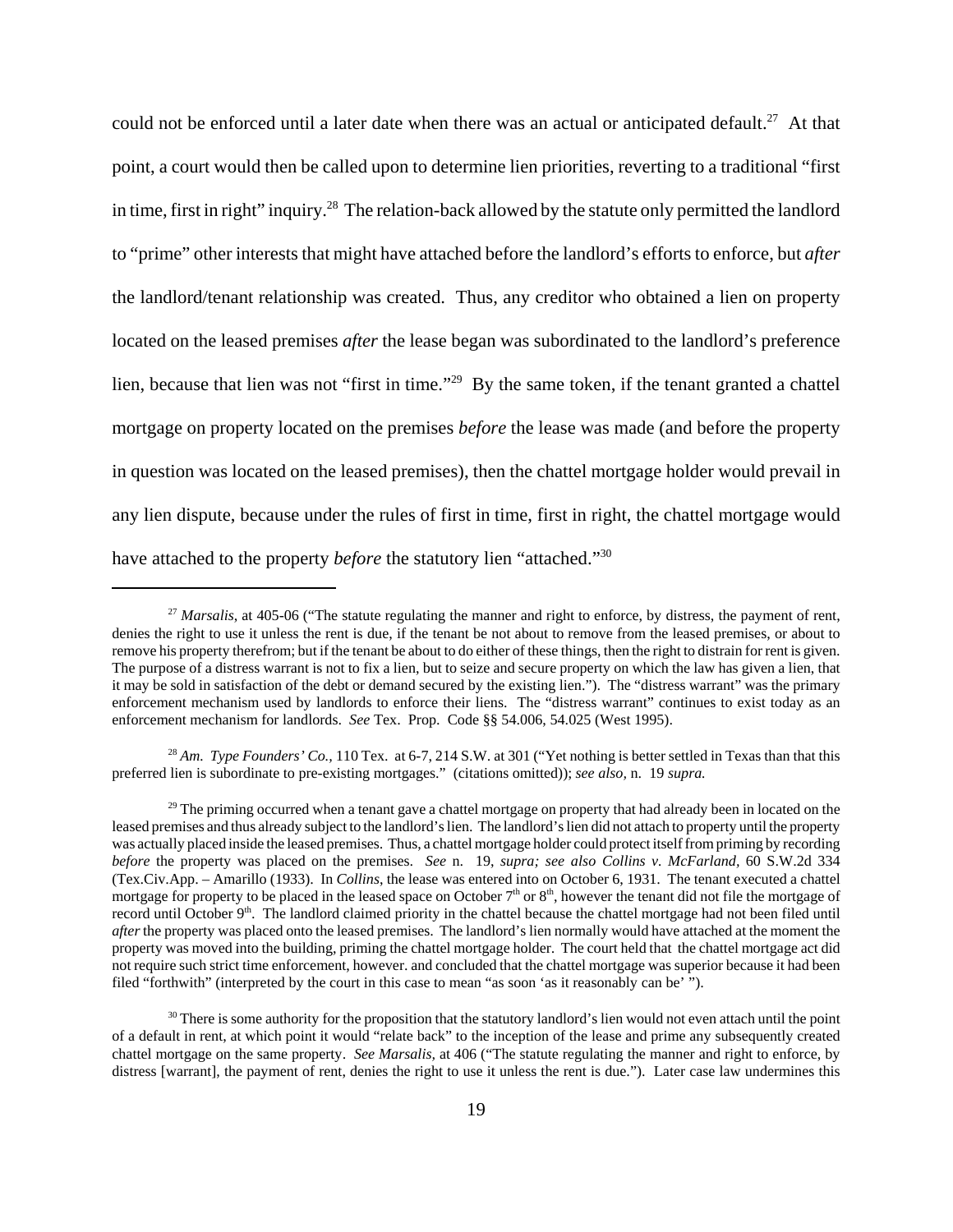The "preference lien" accorded landlords, then, had only a limited priming impact. It did not prime other liens for all purposes, but only to the extent explicitly provided in the statute. Furthermore, the preference was specifically denominated as a preference *lien*, and only by virtue of that status was it held to prime other liens.

A similar attachment and relation-back mechanism was also enacted in the late nineteenth century, as part of a larger scheme of protection for the benefit of subcontractors and suppliers. We look at that scheme next.

## **iv. Nineteenth century mechanic's liens functioned much like landlords' preference liens, with a relation back feature.**

 The Texas legislature enacted a "relation-back" statutory lien for subcontractors and suppliers (or "mechanics and materialmen") in  $1889$ <sup>31</sup> In 1895, the 1889 enactment was incorporated into the Revised Civil Statutes as Article 3301.<sup>32</sup> Article 3301 provided that

> "[t]he lien herein [provided to mechanics and materialmen] provided for shall attach to the house, building, improvements or railroad for which they were furnished, or the work was done, in preference to any prior lien or incumbrance or mortgage ... at the inception of the  $lien...$ <sup>33</sup>

 $32$  *Id.* 

reading, however. For example, the landlord's right to a distress warrant arose if the tenant was about to *remove* property from the leased premises or abandon it altogether, regardless whether there was, at that point, an existing event of default. *See H.R.E., B.&B. Ass'n v. Cochran,* 60 Tex. 620 (Tex. 1884). The restraint on the tenant's ability to freely dispose of its property as a result of this rule was mitigated because the landlord's preference lien was held to be superior only for a period of twelve months. *See id., see also Gray v. McFadden,* 8 S.W. 2d 293 (Tex. Civ. App. 1928). Further mitigating the restraint was Article 5224 (Revised Statutes 1895 arts. 3238, 3251; Vernon's Ann. Civ. St. articles 3930, 5224, 5238) which exempted tenants who sold goods in good faith and in the regular course of business. *Freeman v. Collier Racket Co.,* 100 Tex. 475, 101 S.W. 203 (Tex. 1907); *Freeman v. Collier Racket Co.,* 44 C.A. 177, 105 S.W. 1130 (Tex. Civ. App. 1906).

<sup>&</sup>lt;sup>31</sup> Acts 1889, 21<sup>st</sup> Leg., p. 110, *reprinted in* General Laws, vol. 9, at page 1138. Essentially the same scheme is now in the Texas Property Code at section 53.123. *See* TEX. PROP. CODE, § 53.123 (West 1995) (historical and statutory notes). The same 1889 enactment also contained the predecessor to section 53.121 of the Texas Property Code. *See* TEX. PROP. CODE, § 53.121 (West 1995) (historical and statutory notes).

<sup>33</sup> *Hamman v. H.J. McMullen & Co.,* 122 Tex. 476, 484, 62 S.W. 59, 62 (Tex. 1933) (citing Article 3301).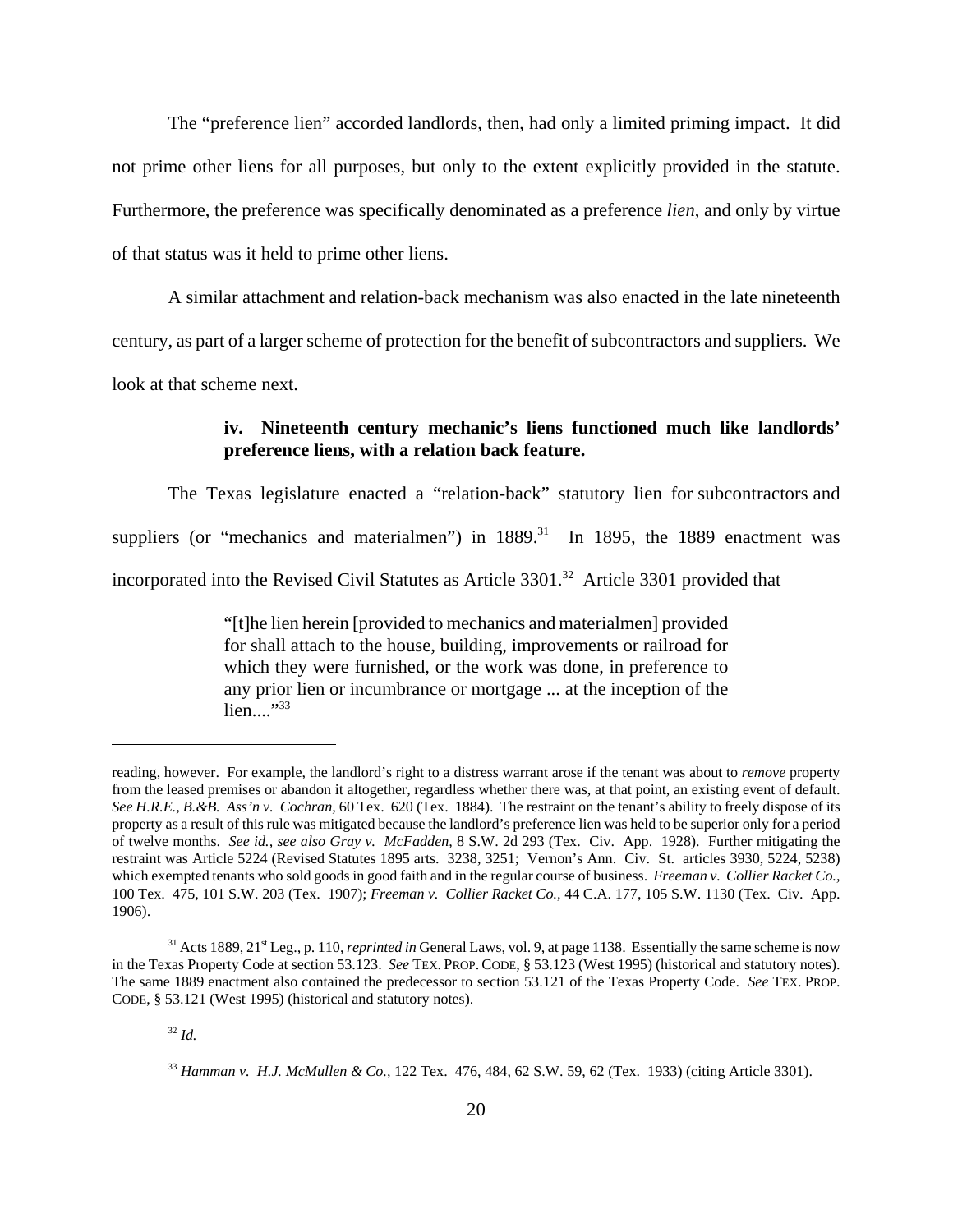The "inception" related back to the date when "a contract was made under which work was to be done or material furnished."34 The relation-back could only be triggered, however, as and when there was a default – the subcontractor was not paid by the contractor. Like the landlord's lien, the word "preference" took on its priming quality by virtue of its being connected to the term *lien*.

So what are we to make of other statutory provisions enacted in the larger scheme of according protection to subcontractors, provisions which used the word "preference " unhinged from the lien context?

## **v. In the nineteenth century the "preference over other creditors" received by unpaid subcontractors was part of a larger scheme to ensure their payment, but the scheme did not contemplate priming secured creditors.**

Another device enacted to protect subcontractors and suppliers consisted of a trapping and

retention mechanism.<sup>35</sup> The Texas Supreme Court, in *Fullenwider v. Longmoor*,<sup>36</sup> described how

the remedy worked:

Article 3178 [of the Revised Civil Statutes as amended by the act of March 28, 1885] substantially provides that, in all cases where a lien has been fixed as shown by any person other than a contractor, it shall be the duty of the contractor to defend any action brought thereupon at his own expense, and that during the pendency of such action the owner *may* withhold from the contractors the amount of money for which such lien shall be filed, and that subcontractors, laborers, and material-men shall have *preference over other creditors* of the principal contractor to the extent of the money due them from such principal contractor ... and that the money due the principal

<sup>34</sup> Tully R. Florey, III, *Comment, Priority of Mechanics' and Materialmen's Liens in Texas,* 40 Tex. L. Rev. 872, 878 (1961-1962) (citing *Sullivan v. Texas Briquette & Coal Co.,* 94 Tex. 541, 63 S.W. 307 (Tex. 1901). Prior to 1889, the word "accrual" was used instead of "inception" and courts held that mechanics' liens attached for relation-back purposes to the date when work was performed or materials supplied. *Trammel v. Brown,* 4 S.W. 377, 379, 68 Tex. 210, 212 (Tex. 1887) (citing two other Texas Supreme Court cases for the same proposition).

<sup>35</sup> Texas Rev. Stat., art. 3178 (1885); *see also Fullenwider v. Longmoor,* 11 S.W. 500, 501, 73 Tex. 480, 483 (Tex. 1889) (emphasis added).

<sup>36</sup> *Fullenwider v. Longmoor,* 11 S.W. at 501, 73 Tex. at 483 (emphasis added).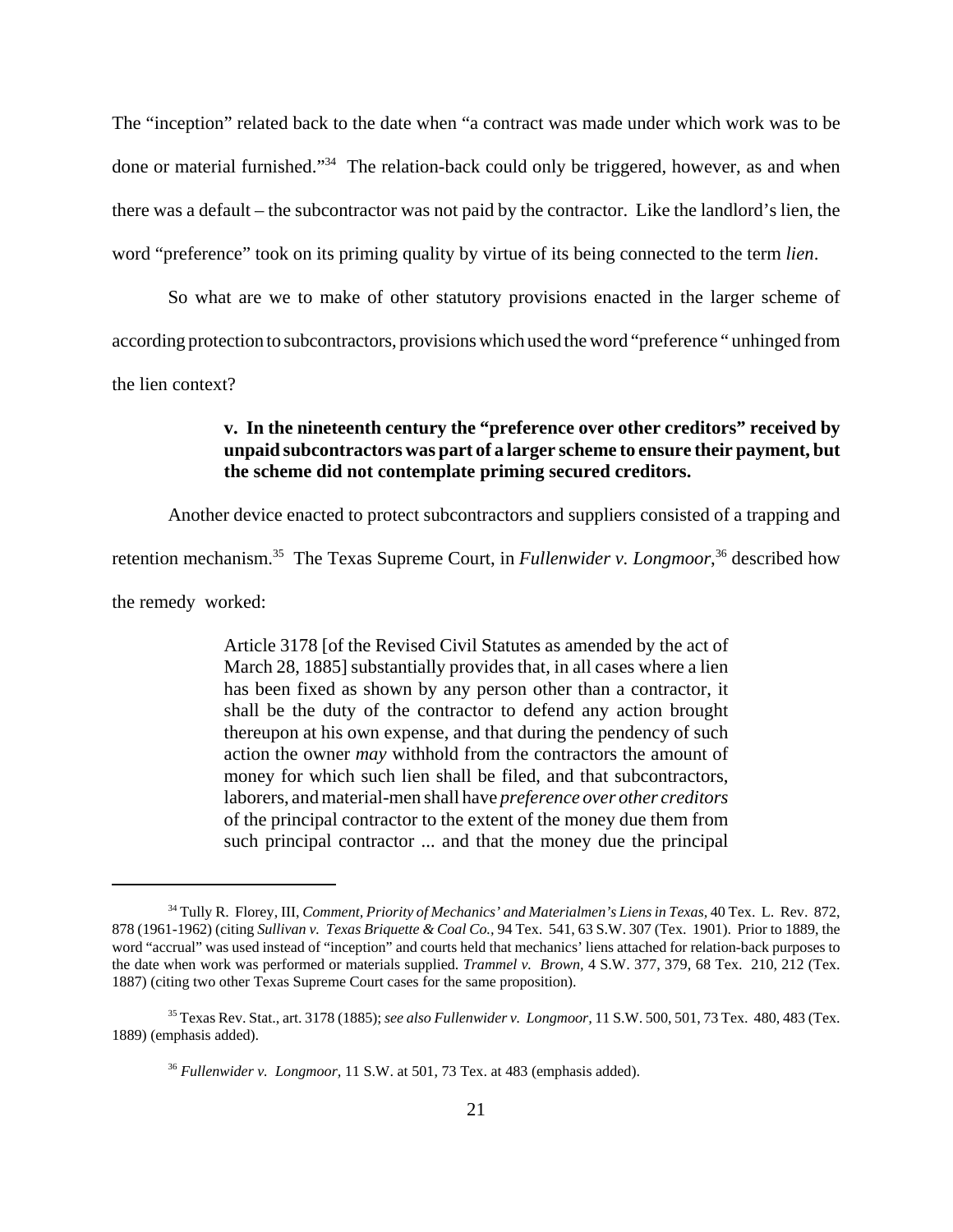contractor from the person having the improvements made shall not be garnished by other creditors to the prejudice of such subcontractors, laborers, or materialmen.<sup>37</sup>

This trapping and retention remedy afforded the subcontractor two additional sources for payment. First, the subcontractor or supplier could be assured that the owner on whose property the work was being done would (to avoid liability to the subcontractor) trap and retain monies otherwise due to the contractor, in an amount equivalent to the lien. Second, the subcontractor (which already had the right, as a matter of contract, to hold the contractor liable) was accorded a "preference over other creditors" of the contractor. Significantly, this latter feature did not employ the phrase "preference lien," as did the statutory landlord's lien. The preference was simply one "over other creditors" of the contractor, who might, for example, attempt to collect on the contractor's indebtedness to them by garnishing monies owed the contractor by the owner. The trapping and retention provisions protected the trapped fund from an otherwise valid garnishment. Garnishment is a species of attachment, an enforcement mechanism employed by an otherwise *unsecured* creditor.

Monies coming into the hands of the original contractor (expected to come from the owner) would thus, by statute, be payable first to unpaid subcontractors and suppliers, and then to the contractors "other creditors." In the nineteenth century, the contractor would not normally have pledged these receivables to a bank, so the question of priming a secured creditor would not even have arisen.<sup>38</sup> Considering how a priming intent was normally accomplished with language that was

<sup>&</sup>lt;sup>37</sup> *Id.* Article 3178 was later superseded by the Acts of 1889, the progenitor of section 53.081 of the Texas Property Code. *See* TEX. PROP. CODE, § 53.081, Historical and Statutory Notes (West 1995).

<sup>&</sup>lt;sup>38</sup> The use of accounts receivable financing in Texas would have been difficult, given that Texas did not recognize the pledge of future accounts even into the early twentieth century. *See* David Cohen & Albert B. Gerber, *Mortgages of Accounts Receivable*, 29 GEO. L.J. 555, 559 n. 12 (1940-41) ("In Texas, although a mortgage of after acquired property has always been valid, Richardson v. Washington & Costley Bros., 88 Tex. 3339, 31 S.W. 614 (Tex. 1885) ... no such effect is accorded to security transactions involving future accounts. First Nat. Bank of Houston v. Campbell, 193 S.W. 197 (Tex. Civ. App. 1917); but *cf.* Coppard v. Martin, 15 F. (2d) 743 (C.C.A. 5<sup>th</sup>, 1926) ..."). The use of accounts receivable as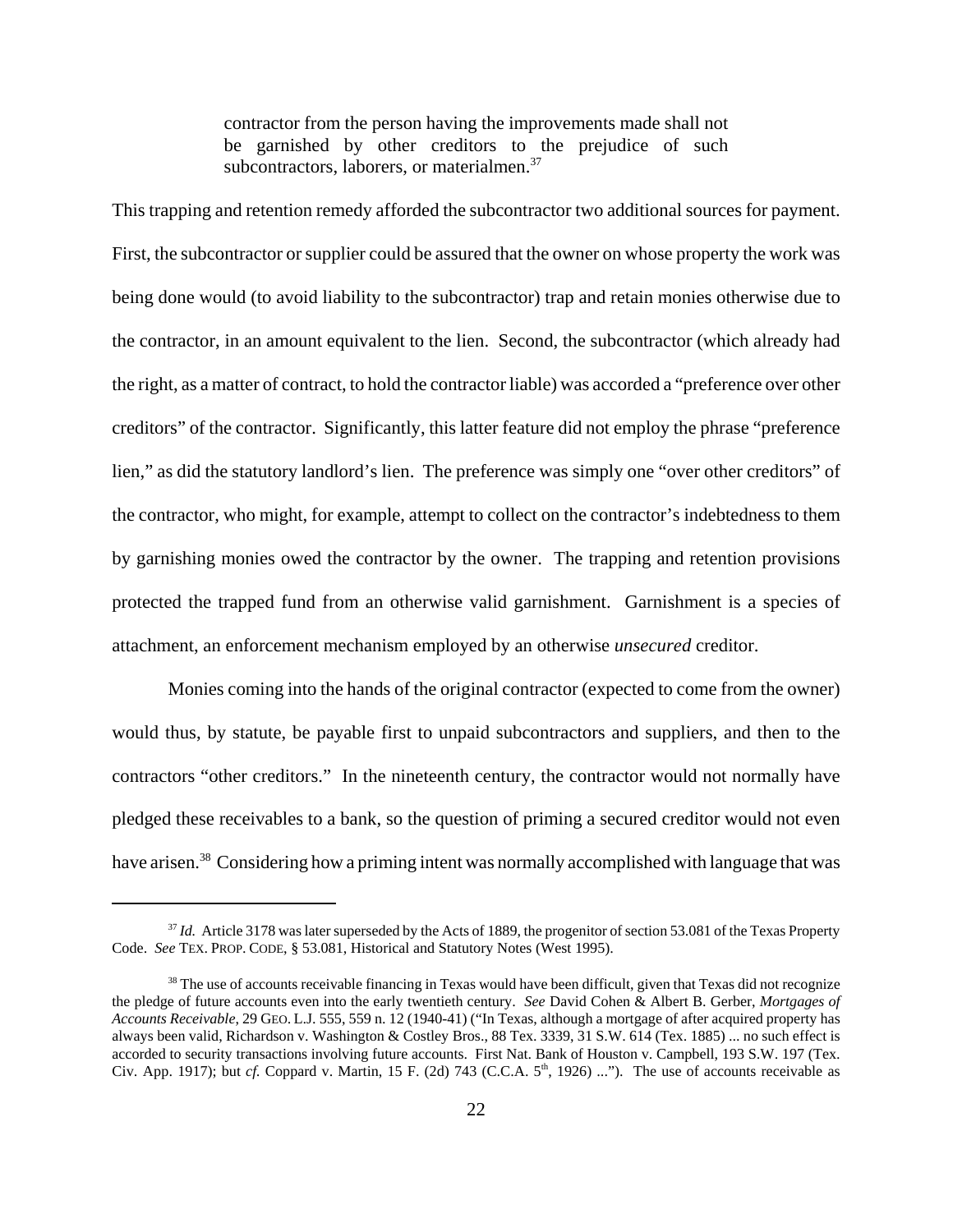express (usually by using the term "preference lien"), it seems unlikely that this more general language would have been understood to prime the rights of creditors who had a pre-existing right to be paid out of a particular piece of property, *i.e.*, lien creditors and mortgage holders.<sup>39</sup>

Further support for this extrapolation comes from the comprehensive scheme the legislature had already put into place for subcontractors, expressly granting them a lien – namely, a lien on the *owner's* property on which their work (or supplies) had been incorporated. The owner could protect itself from the effects of that lien by withholding funds from the original contractor (the trapping and retention provisions). Finally, the fund to be paid to the contractor from the owner could not be garnished by the original contractor's creditors (in effect assuring a preference for subcontractors over other unsecured creditors). Nothing in the statutory language employed by the legislature of the nineteenth century reflects any intention to grant an *additional* lien on the contractor's property, or any kind of priming of secured lenders of the original contractor – indeed nothing suggests that the legislature even contemplated that the original contractor would even *have* secured creditors (or at least secured creditors with accounts receivable as collateral).

collateral for financing began around the 1920's, but did not become a mainstay until the 1940's. *See* GRANT GILMORE, 1 SECURITY INTERESTS IN PERSONAL PROPERTY, § 8.1 at 250 (1965). Their genesis, however, appears to have been as collateral for construction loans in the Northeast in the 19<sup>th</sup> century. *See id.*, § 7.10 at 232-33.

<sup>39</sup> *See L.A. & W.O. Ellis,* 1886 WL at 11 ("No creditor, without lien, has the right to have the debt due to him paid out of any particular property of the debtor. All creditors have the same right to have their debts paid out of the property of the debtor, unless, by contract ... or by legal process, one or more acquire a right to be paid out of the proceeds of some particular property, or have some particular thing, by way of sale, in satisfaction of his or their debt."). The court has found only one case that even suggests that the generic term "creditor" included creditors secured by a judgment lien or a statutory lien. *See Bowen v. Lansing Wagon Works,* 91 Tex. 385, 391, 43 S.W. 872, 875 (Tex. 1898). That case involved the construction of a statute effectively invalidating unrecorded liens as against certain classes of "creditors," as that term was used in that particular statute. Said the court, "creditors *as here used* [*i.e.*, in the secret lien statute] has been generally held to mean persons whose claims have been fixed by some legal process as liens upon the property [*i.e.*, judgment liens and statutory liens]" [citing cases]. *Bowen*, 43 S.W., at 875 (emphasis added). One cannot derive a general rule regarding the meaning to be given the term "creditor" in another statute from the construction given the term in the statute considered in *Bowen*, given the court's own limitation of the extent of its ruling ("as here used").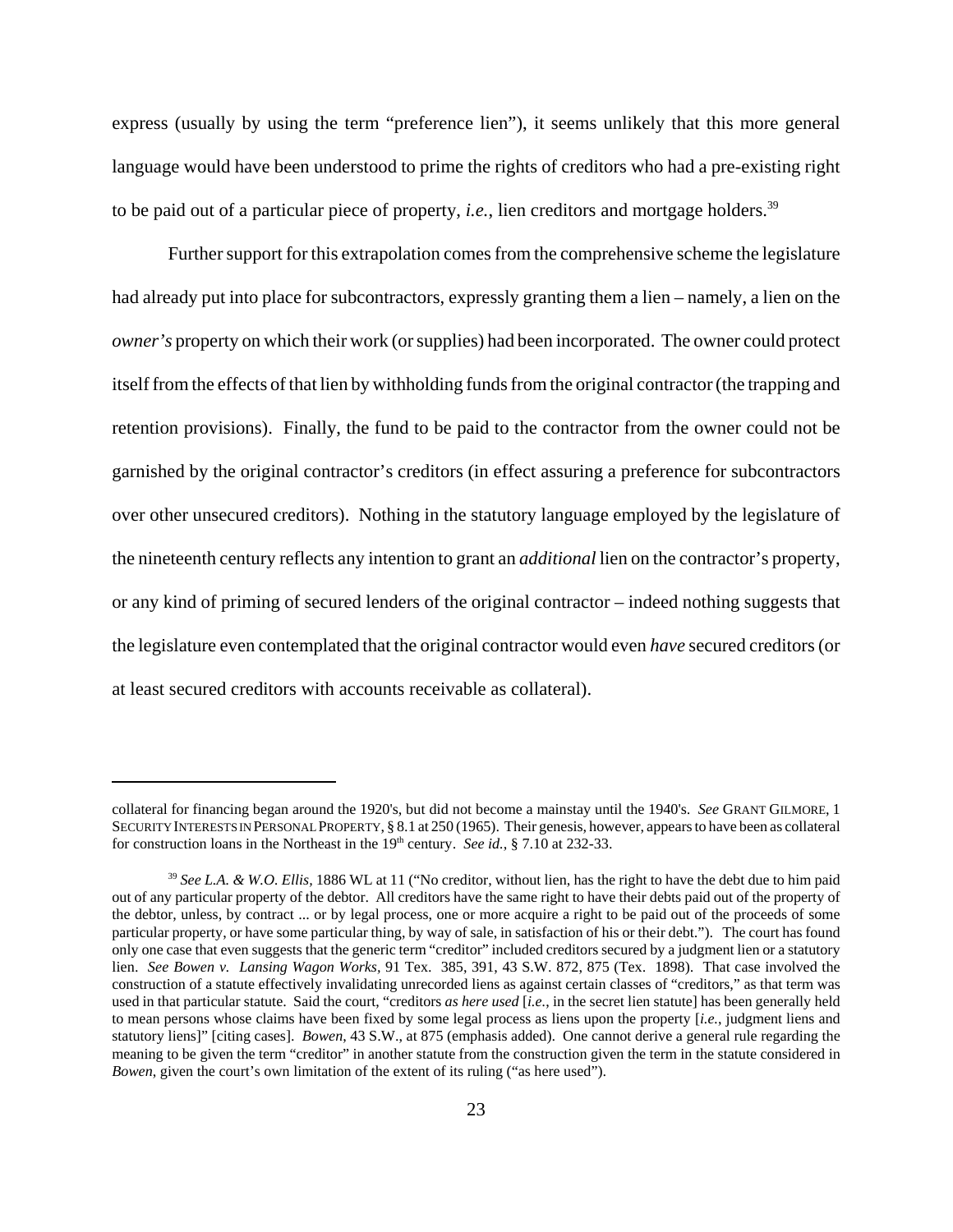The foregoing analysis suggests that the term "preference over other creditors" as used in the nineteenth century version of what is now section 53.121 of the Texas Property Code was not likely to have meant a preference over a contractor's secured creditors. Rather, the phrase was more likely to have been intended to function as a preference over the original contractor's general unsecured creditors – creditors who would not otherwise have a right to be paid out of any particular piece of the contractor's property.

#### **vi. Conclusion of analysis of nineteenth century case law and statutes.**

The foregoing extended analysis of nineteenth century law strongly supports the conclusion that the language in question ("preference over other creditors") does not function to prime a contractor's secured creditors. Courts of the nineteenth century gave great deference to recording statutes because of their importance in combatting the evil of secret liens. Courts of the time also vigorously applied a "first in time" rule to determine relative priorities, and priority was in turn based on either recordation or statutory attachment (even when the statutory lien had a relation-back feature, as did both landlords and mechanics liens).

Likewise, the Texas legislatures of the nineteenth century knew how to "prime" other lien holders and they did not do it with the use of the word "preference" by itself. Instead, they did it with statutory liens that were expressly superior to other liens, such as the landlord's lien. Or they expressly stated that the lien was given "in preference to any prior lien" such as in the predecessor to the current section 53.123 of the Texas Property Code. The 1889 law that gave subcontractors the statutory status of "preferred" creditors was enacted as part of a larger scheme of protections assuring their payment (including a lien on the owner's property, and a right to trap funds in the hands of an owner on notice) before other general unsecured creditors who had no right to be paid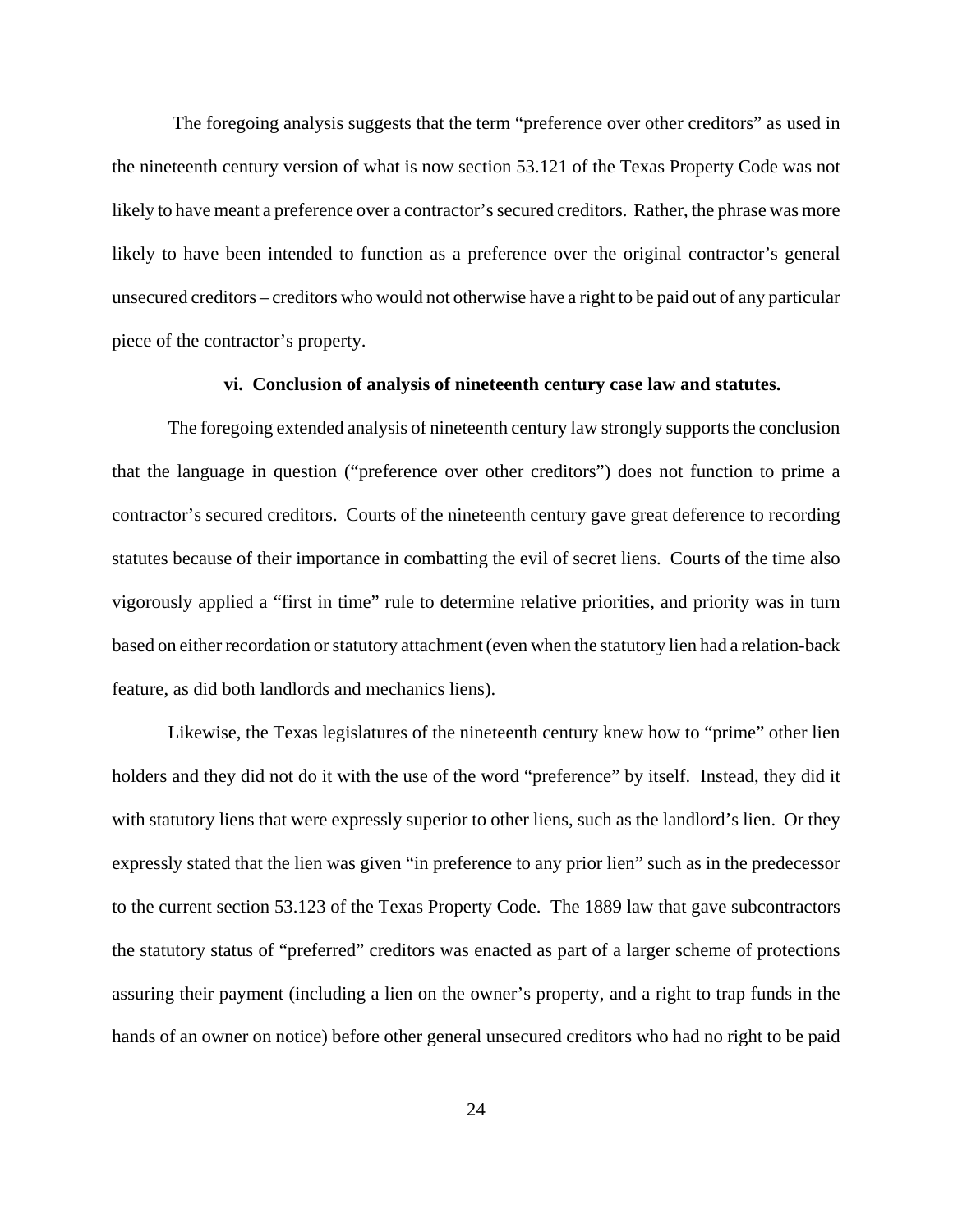out of any particular piece of property.

In short, it appears that section 53.121, in its original incarnation, was enacted for a day and age when principal contractors would not have had secured debt – certainly not pledged receivables or deposit accounts.

 Is section 53.121, then, merely vestigial? Perhaps not, as it still has meaning and effect relative to a principal contractor's other unsecured creditors.<sup>40</sup> The times, to be sure, have largely overtaken its usefulness. But it is hardly without meaning.

## **IV. CONCLUSION**

After an extensive review of all the sources available, this court concludes that section 53.121 does not accord subcontractors and suppliers a priority over a contractor's secured creditors. That, in turn, means that the deposit account in question, clearly impressed with a lien in favor of the bank, is not further burdened by an inchoate claim in favor of subcontractors and suppliers. The only authority to the contrary is the *dicta* in Judge Hughes' lower court decision in *Waterpoint*. 41 While this court can see how a facial reading of section 53.121 could lead one to make the observation he made in that decision, that observation falls well short of the standard of precedent. What Judge Hughes observation *does* tell us is that we would all be better served by a small but important clarification to the language of section 53.121, to wit, the addition of the word "unsecured" just before the word "creditors."<sup>42</sup>

<sup>&</sup>lt;sup>40</sup> We imagined a case where a solvent general contractor decides not to pay one particular subcontractor and pay all of the other subcontractors and general unsecured creditors. A properly perfected subcontractor could possibly turn to the state courts to demand that the contractor pay it before it pays any other general unsecured creditors without the hassle of a formal lawsuit with discovery and a trial.

<sup>41</sup> *See In re Waterpoint*, 279 B.R. 209, 211 (S.D. Tex. 2002) (Hughes, D.J.).

<sup>&</sup>lt;sup>42</sup> Or, if the Texas Legislature really means to confer a priming lien in favor of subcontractors and suppliers in section 53.121, to make that intention explicit.